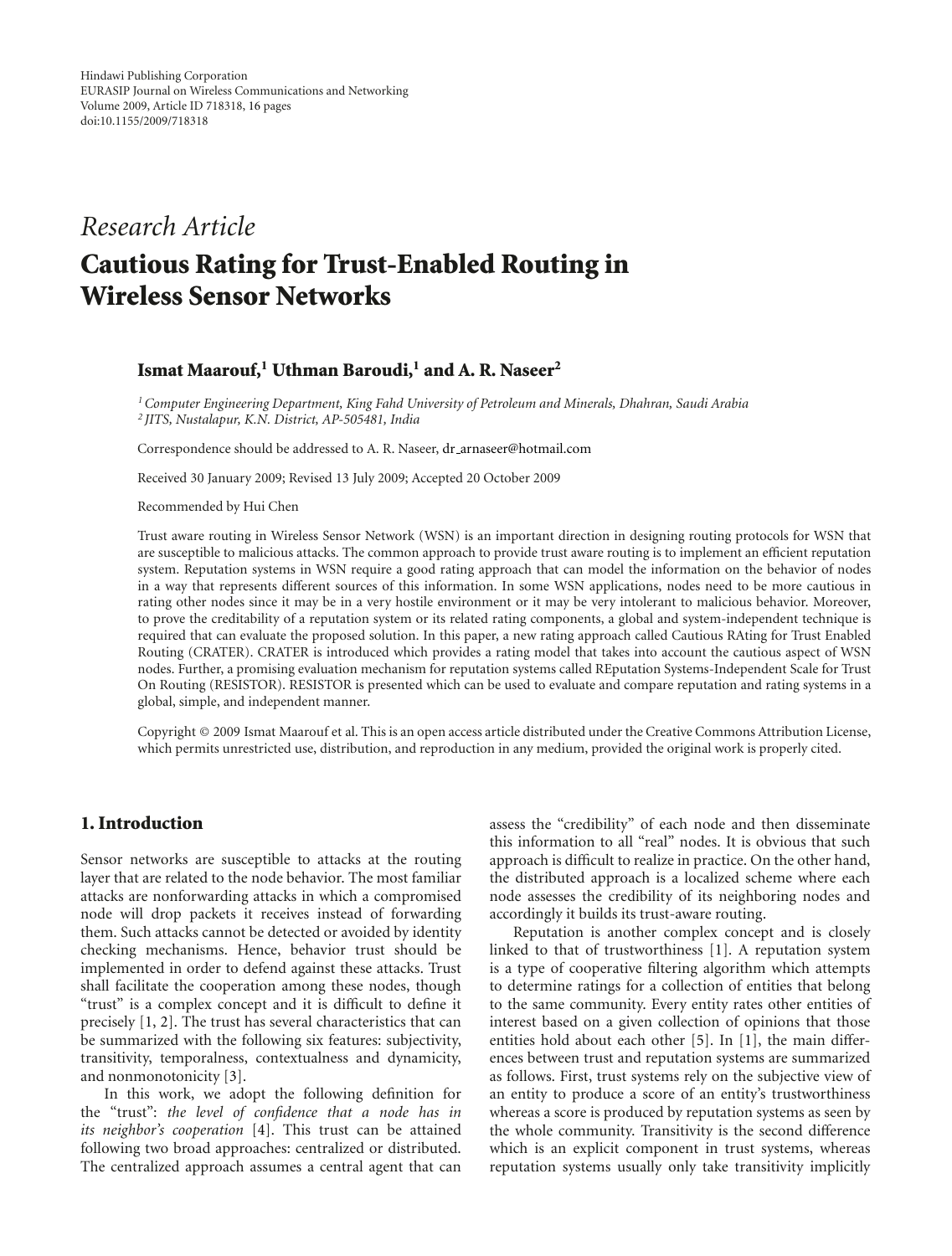into account. Thirdly, trust systems usually depend on subjective and general measures of (reliability) trust as input, whereas objective information or ratings about specific events, such as transactions, are used as input in reputation systems.

In the context of MANET and WSN, the reputation of a node is the amount of trust the other nodes grant to it regarding its cooperation and participation in forwarding packets [6]. Hence, each node keeps track of each other's reputation according to the behavior it observes, and the reputation information may be exchanged between nodes to help each other to infer the accurate values.

Any reputation system in this context should, generally, exhibit the following three main functions [6, 7].

- (i) Monitoring: this function is responsible for observing the activities of the nodes of its interest set, for example, the set of its neighbors [8].
- (ii) Rating: based on the node's own observation, other nodes' observations that are exchanged among themselves and the history of the observed node, a node will rate other nodes in its interest set.
- (iii) Response: once a node builds knowledge on others' reputations, it should be able to decide about different possible reactions it can take, like, avoiding bad nodes or even punishing them.

The rating component of a reputation system is a very critical part since it is responsible for providing the reputation of nodes. Thus, it can be considered as the heart of any reputation system. To illustrate the rating operation, assume that node A wants to evaluate a reputation value for a node B that may or may not be directly monitored by A. Then, the reputation value of B evaluated by A is a number that reflects how good or bad node B behaves from the perspective of node A, considering what follows.

- (i) Monitoring results of all types of routing activities.
- (ii) Monitoring results obtained by direct observations from A as first hand information (FHI).
- (iii) Monitoring results gathered from other nodes observing B and shared with A as second-hand information (SHI).

In this work, we are proposing a new rating technique called Cautious Rating for Trust Enabled Routing (CRATER). Basically, this technique identifies three rating factors: FHI, SHI, and Neutral Behavior period during which a node is not doing any activity. The new contribution in CRATER is its mathematical approach that is used to rate nodes based on what we call cautious assumptions, which are very true in most WSN. Moreover, we are proposing a new promising mechanism to evaluate different reputation systems and their corresponding rating components called Reputation Systems-Independent Scale for Trust On Routing (RESISTOR). RESISTOR is based on the analogy of the resistance phenomenon in electric circuits. It defines a metric called "resistance" to represent how much a node is resisting its malicious neighbors. Then, based on that figure,

the reputation system performance is being analyzed for evaluation.

The rest of this paper is organized as follows. In Section 2, we provide an overview of our proposed reputation system. After that, the monitoring approach is described in Section 3. Then, a detailed description of CRATER is given in Section 4 along with RESISTOR with some validation experiments results and analysis. Section 5 then describes the response (routing) component of our reputation system. In Section 6, we show system performance evaluation with the focus on system resistance behavior. This is followed by literature review in Section 7. Finally, we conclude our paper with the main findings of this research and future suggested work in Section 8.

## **2. Reputation System Overview**

*2.1. Network Model.* In this work, the nodes in our WSN are deployed randomly or in a grid topology inside a square area. It is assumed that nodes communicate via bidirectional links so that they can monitor each other. Moreover, all nodes have equivalent power transmission capabilities; that is, all have equivalent transmission range. It is also assumed that the consumed power during the simulation time does not impact the transmission range of nodes. This assumption is made to keep the focus of our work on security issues and not on power control. To demonstrate the power consumption under the proposed scheme, we assume that the transmission and reception power are 1000 times more than the processing power per transmission, reception, or monitoring operation [9] (in our computation we used 1 Watt, 1 milli-watt; resp.). In this work, we care more about the overall performance and not the absolute values of the consumed power as the focus here is on securing our routes. RF channel is assumed to be ideal and collision free. Moreover, we assume a static WSN. Mobile WSN can be an interesting subject of a future research work.

Regarding communication discipline, we assume that each node in the system can initiate a routing operation. Thus, any node can be a source. Moreover, any node can be a destination for that node. The selection of source-destination pair is done randomly.

*2.2. Attack Model.* The existence of the reputation system does not imply a complete solution for all security problems. Our proposed solution tries to solve a particular security problem that is related to nodal behavior in the routing operation, as has been discussed earlier. Thus, some reasonable assumptions are made to make the work more focused on our problem.

- (i) The system assumes always suspicious nodes. This means that a node cannot be fully trusted. Every node is assumed to have a minimum risk value that can be encountered if that node is used as a router.
- (ii) The system assumes collusion-free attacks. The design of the system, however, can be easily modified to handle collusion based attacks since we adopt modular design. Changes need to be done in the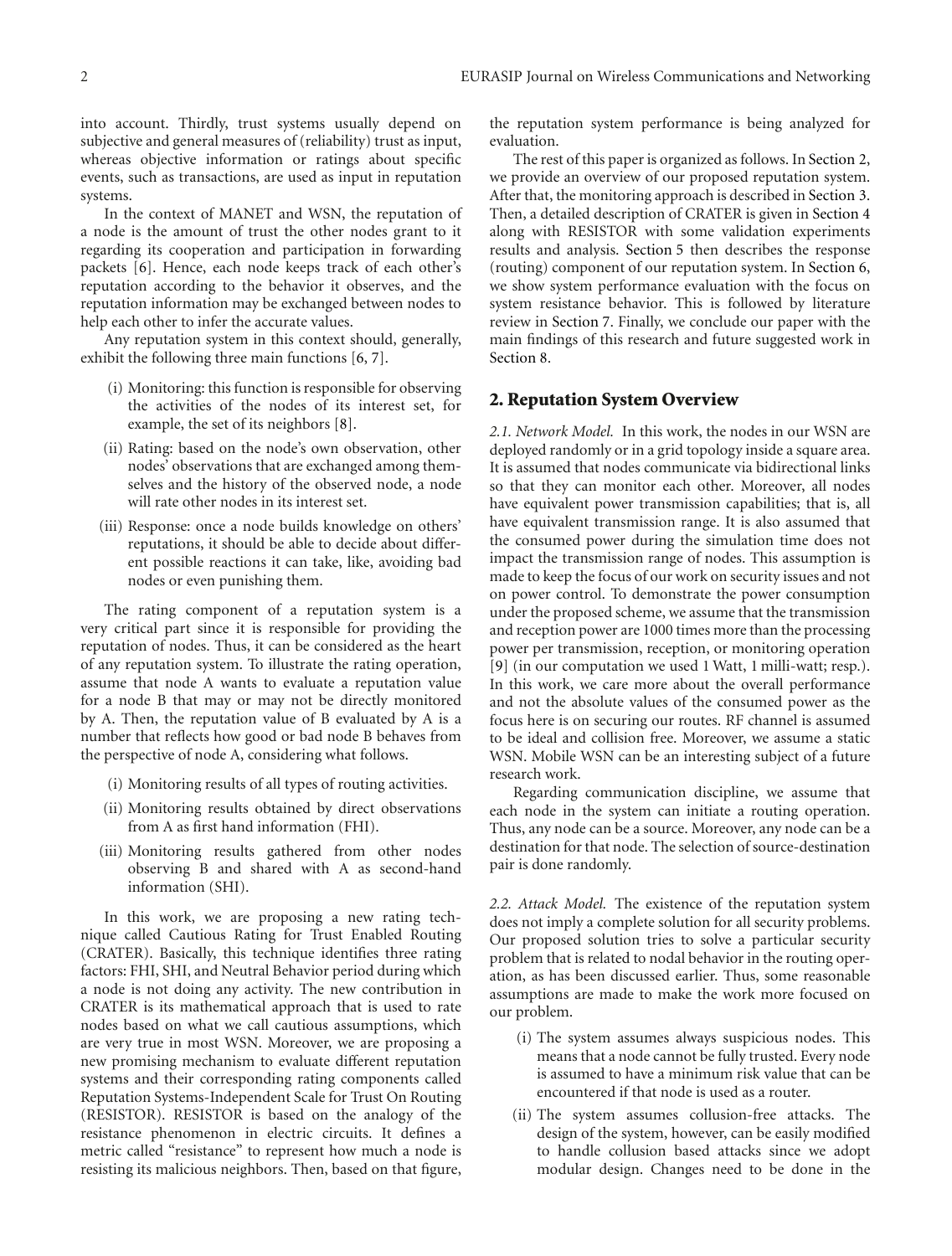rating component. This can be considered for future work.

- (iii) The system treats only one type of behavior related attacks, that is, nonforwarding attack. In this attack, when a malicious node receives a packet to forward, it drops this packet with a certain probability that will represent its actual risk value.
- (iv) The system assumes honesty in treating information exchange about nodes energy levels or risk values. Honesty can be accounted for in the rating component. However, we left this aspect for future studies.

*2.3. Reputation System Model.* Our reputation system consists of three main components, that is, monitoring component, rating component, and response component.

*2.3.1. Monitoring Component.* The monitoring component observes packet forwarding events. A monitoring node will apply a watchdog mechanism by which it will be continuously monitoring other neighboring nodes for possible non forwarding attacks. When a misbehaving event is detected, it is counted and stored until an update time *T*update is due. Then a report is sent to the rating component, CRATER.

*2.3.2. Rating Component: CRATER.* The rating component, CRATER, evaluates the amount of risk an observed node would provide for the routing operation. The risk value is a quantity that represents previous misbehaving activities that a malicious node (a node that drops packet) obtained. This value is used as an expectation for how much risk would be suffered by selecting that malicious node as a router. It is calculated based on first hand information (FHI) and second hand information (SHI). FHI is achieved by the direct observation done by the node of concern. Risk values are updated based on the FHI every time a new misbehavior report is received from the monitoring component. Moreover, if an observed node shows an idle behavior during a certain period, its risk value is reduced. A monitor also updates the risk values of its neighbors by SHI received periodically from some announcers.

*2.3.3. Response Component.* The response component in our system is a trust aware version of the GEAR routing protocol [10]. Our protocol incorporates risk values computed by rating component along with distance and energy information to choose the best next hop for the routing operation. A node will only try to avoid malicious nodes. We call this as a defensive approach. A future possible enhancement is to allow a node not to forward packets initiated from a malicious node as a response. However, we are not considering such a mechanism in this current work.

## **3. Routing Events Monitoring**

In monitoring operation, a node will record any new packet transmission that it can overhear. The following algorithm is used to identify misbehavior events.

- (i) Record each overheard packet transmission.
- (ii) Search for a match for that packet in a monitoring queue.
- (iii) If a match is found, delete the packet from the monitoring queue. A match here corresponds to a match in source ID, destination ID, and previous hop ID.
- (iv) If the match is not found, then if the next hop node in the packet is a neighbor, that is, it can be monitored, add the recorded packet as a new entry to the monitoring queue; otherwise, ignore the packet.
- (v) If an update period *T*update passes, clear the monitoring queue. This step provides a maximum period (*T*update) allowed to validate that a node has forwarded a packet.
- (vi) After each *T*<sub>update</sub>, report the number of misbehaving events for each monitored node to the rating component.

## **4. Rating Component: CRATER**

In this work, our proposed rating technique is called Cautious Rating for Trust Enabled Routing (CRATER). Basically, this technique identifies three rating factors: first hand information (FHI), second hand information (SHI), and neutral behavior period (NBP). FHI is the information gathered by direct monitoring and interaction between the monitoring and monitored node. SHI is the opinion of other nodes about a monitored node. NBP is a period during which a node is not doing any routing activity. The new contribution in CRATER is its mathematical approach that is used to rate nodes based on what we call cautious assumptions.

*4.1. Cautious Assumptions.* Rating methodology proposed in CRATER assumes what we call "the cautious assumptions." These assumptions are the following.

- (i) Pessimistic start: the default status of a node joining the WSN network is to be untrustworthy. However, its reputation, or what we will call later the risk value, will not be at the extreme level.
- (ii) Unreliable SHI: a node tries to be as much independent from SHI as possible to avoid dishonesty issues.
- (iii) Rejecting good news: announcing "good news" about other nodes in SHI can be a trial from the announcer to relieve itself from routing duties and put the burden on the others or it can be thought as collusion between the announcer and an attacker. Thus, nodes are not interested in hearing good news. On the other hand, "bad news" is very much welcomed. The differentiation between these good or bad announcements is realized by a threshold.
- (iv) Local interest: this means that a node is only interested in rating its immediate neighbors.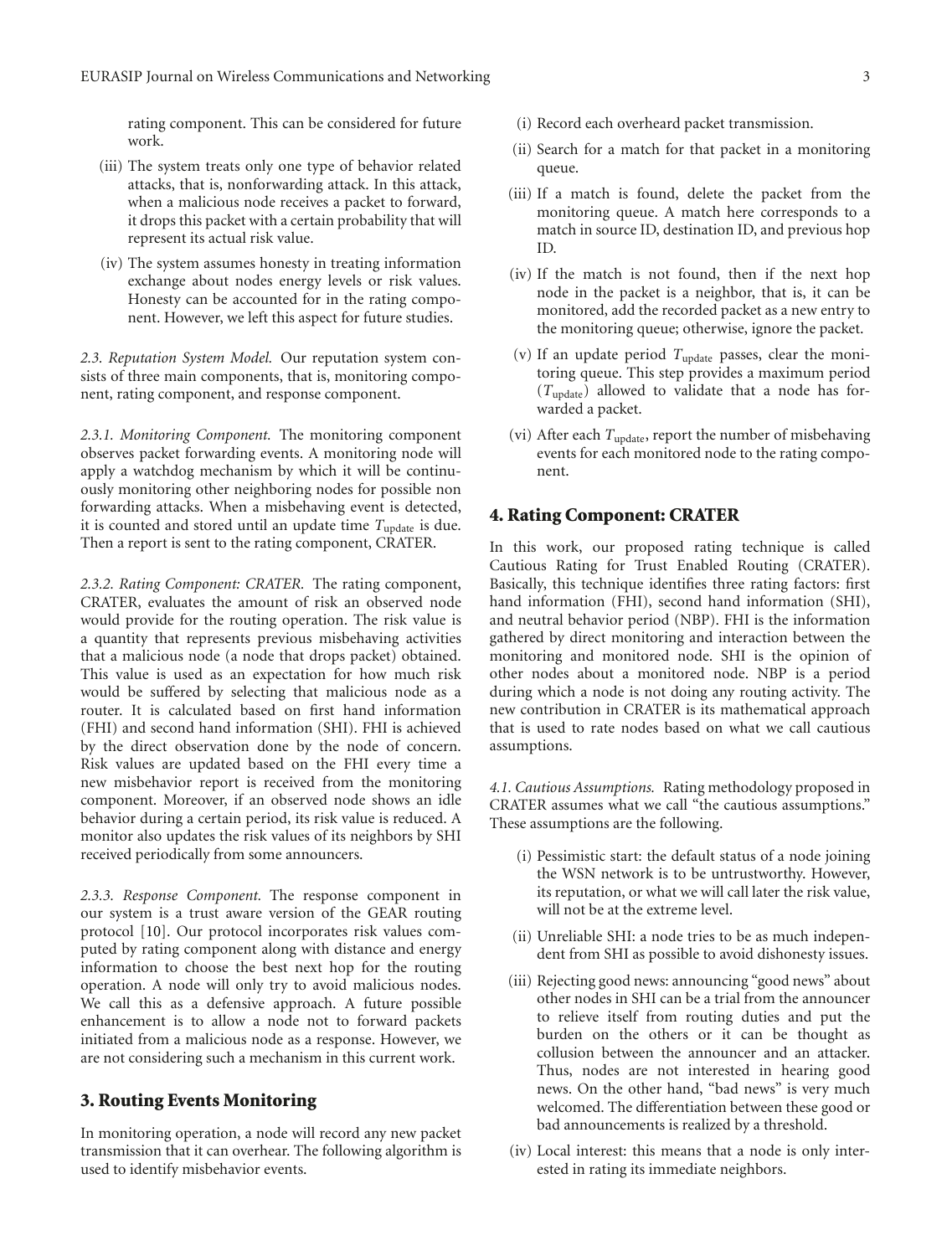In CRATER, each node rates its neighbor by assigning a risk value to the corresponding monitored node. The risk value of node *j* assigned by node *i,*  $r_{i,j}$  is defined as a quantity that represents how much risk the node *i* will encounter when it uses node *j* as a next hop to route its packets. This value ranges from 0 to 1 where 0 represents the minimum risk and 1 represents the maximum risk. The reputation of node *j* as per node *i* is then computed as

$$
rep_{i,j} = 1 - r_{i,j}.\tag{1}
$$

CRATER operation is based on rating the nodes on the risk notion. Each node evaluates the risk values of its neighbors and takes the proper action based on the values it obtains. Risk values calculations are affected by the three factors, that is, FHI, SHI and NBP. Each node in the system continuously and periodically updates the risk values of its neighbors based on the information collected during these update periods. The general algorithm that a node *i* follows to rate its neighbor *j* is what follows.

- (i) node *i* monitors node *j* for the duration of the update period, *T*update.
- (ii) at the end of each update period, do the following:
	- (a) calculate  $r_{i,j,\text{FHI}}$  using the new FHI
	- (b) update the old risk value,  $r_{i,j,old}$  using the new calculated  $r_{i,j,\text{FHI}}$  to get  $r_{i,j}$
	- (c) calculate the  $r_{i,j,\text{SHI}}$  using the SHI
	- (d) update  $r_{i,j}$  using the  $r_{i,j,\text{SHI}}$
	- (e) update *ri*,*<sup>j</sup>* if neutral behavior periods are realized.

*4.2. Rating on First Hand Information.* During an update period, node *i* monitors its neighbor *j*. Based on the outputs of this monitoring operation, the value of  $r_{i,j,\text{FHI}}$  is calculated. All risk evaluation formulas are based on the frequency of misbehaviors (the number of packets that are dropped over a period of time regardless of the total transmitted packets, assuming error free channel). Adopting such approach instead of considering the rate (i.e., dropped/transmitted) as a measure of trustworthiness will prevent forwarder nodes from taking advantage of their status and starts dropping more packets and eventually, it deceives the overall system. This is another interesting feature of our reputation system.

Let us define the following quantities

- (i)  $c_{i,j}$ : the occurrence count of node *j* misbehavior that is monitored by node *i*.
- (ii) *T*update: the length of the update period during which the misbehavior of node *j* monitored by *i* occurs.
- (iii)  $f_{i,j}$ : the frequency of node *j* misbehavior that is monitored by node *i*. Thus, *fi*,*<sup>j</sup>* can be calculated as follows:

$$
f_{i,j} = \frac{c_{i,j}}{T_{\text{update}}}.\tag{2}
$$

(iv) *f*max: a maximum misbehavior frequency value that can be tolerated by the reputation system. In fact, *f*max can be used to account for false positives, that is, drops that are not related to attacks. In some practical scenarios, if the channel is known to have lots of collisions or if we allow node mobility in the system,  $f_{\text{max}}$  can be used to tolerate these factors. For example, if we estimate that a channel would have a collision rate of 2 packets/second;  $f_{\text{max}}$  should be designed to be greater than 2 since we know that we will encounter some drops due to collisions. However, modeling  $f_{\text{max}}$  with these factors requires much more in-depth analysis. In this work, we just focus on looking at its effect as an input to the rating system.

Given the previous parameters, the risk value  $r_{i,j,\text{FHI}}$ assigned by node *i* to *j* on FHI is calculated and normalized as follows:

$$
r_{i,j,\text{FHI}} = \frac{f_{i,j}}{f_{\text{max}}}.\tag{3}
$$

However,  $r_{i,j,\text{FHI}}$  in (3) can be greater than 1. Thus, to ensure that  $r_{i,j,\text{FHI}} \in [0,1]$ , the quantity  $f_{i,j}/f_{\text{max}}$  should be less than 1. Thus (3) is rewritten conditionally as follows:

$$
r_{i,j,\text{FHI}} = \frac{f_{i,j}}{f_{\text{max}}}, \quad \text{where } \frac{f_{i,j}}{f_{\text{max}}} < 1. \tag{4}
$$

In fact, the case where  $f_{i,j}/f_{\text{max}} > 1$  indicates a serious misbehavior event that cannot be tolerated by the reputation system, since  $f_{\text{max}}$  represents the maximum tolerable misbehavior. In that case, the node will be assigned the maximum risk value, that is, 1. Now, once  $r_{i,j,\text{FHI}}$  is obtained, node *i* should update the old risk value *ri*,*j*,old.

It is well known that the trust is originally a social value and it is a very complex issue. Hence, the proposed approach tried to tackle the trust problem thoroughly via identifying the different cases and find a way to characterize each case uniquely and then propose a method to assess the risk/trust properly. In this work, CRATER updates  $r_{i,j,old}$  differently based on the value of  $r_{i,j,\text{FH}}$ . We can consider the following three cases.

*Case 1* ( $r_{i,j,\text{FHI}} = 0$ ). If  $r_{i,j,\text{FHI}}$  is equal to zero, it means that node *j* has proved a good behavior during the update period (Remember that if node *j* was idle, it will be considered as a neutral behavior period and  $r_{i,j,\text{FHI}}$  will not have a value, hence, no update to *ri*,*<sup>j</sup>* will be done at this step). In this case of  $r_{i,j,\text{FHI}} = 0, r_{i,j,\text{old}}$  should be updated to have a new value smaller than the old one because node *j* has proved a good behavior . The updated value of  $r_{i,j}$  will be recalculated as

$$
r_{i,j,\text{new}} = r_{i,j,\text{old}} \times \left(1 - \theta_{i,j}\right),\tag{5}
$$

where  $\theta_{i,j}$  is a reduction factor  $\in [0, \theta_{\text{max}}]$  and  $\theta_{\text{max}}$  is a global maximum reduction factor allowed by the whole reputation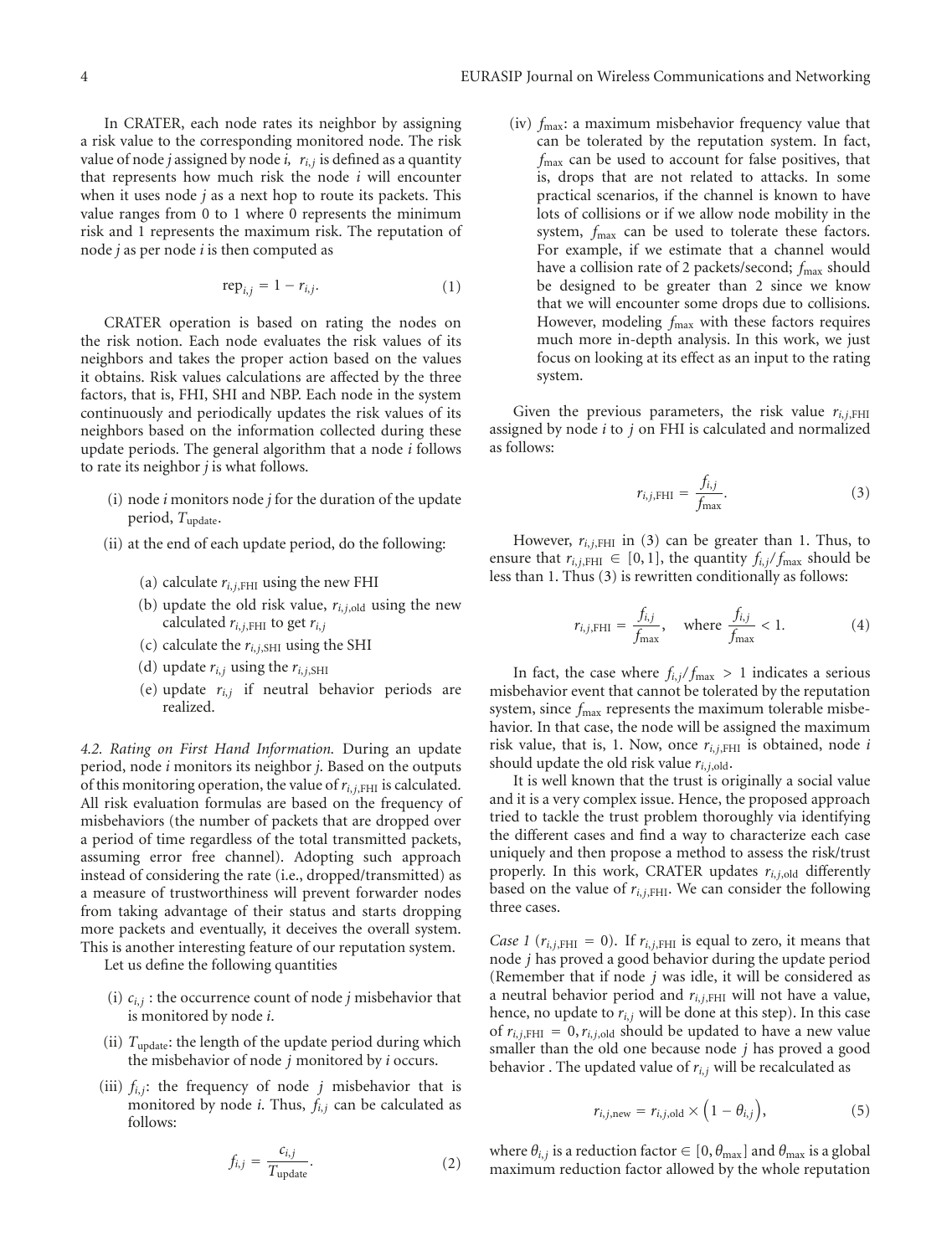system and  $\theta_{\text{max}} < 1$ . We can notice that  $\theta_{i,j}$  differs according to the monitored node. The reason is that  $\theta_{i,j}$  should reflect the trust relationship between node *i* and *j*, that is,  $Trust_{i,j}$ .

We define the trustworthiness of a node *j* with respect to *i* as follows:

$$
\text{Trust}_{i,j} = 1 - \frac{r_{i,j}}{r_{i,\text{th}}},\tag{6}
$$

where  $r_{i,th}$  is the maximum risk level a node can exhibit beyond which it cannot build a trust relationship with node *i*. If Trust<sub>*i*,*j*</sub> = 1, node *j* is fully trusted. If  $0 \leq$  Trust<sub>*i*,*j*</sub> < 1, node *j* is trusted with some risk as Trust*i*,*<sup>j</sup>* decreases towards 0. When Trust<sub>*i*,*j*</sub>  $\leq$  0, *j* is never trusted.

Given this trust notion,  $\theta_{i,j}$  in (5) can be calculated as follows:

$$
\theta_{i,j} = \theta_{\text{max}} \text{Trust}_{i,j}.
$$
 (7)

Since the reputation system assumes an always suspicious environment,  $r_{i,j}$  cannot reduce indefinitely. Thus, a reduction will be allowed as long as the new value of  $r_{i,j}$  will be greater than or equal to a minimum allowed value  $r_{\text{min}}$ . We can notice here that the better the reputation of a node (i.e., the lower its risk value is), the more reduction it will acquire.

If  $r_{i,j,\text{FHI}}$  is not equal to zero, we look at the following other two cases.

*Case 2* ( $r_{i,j,\text{FHI}} > r_{i,j,\text{old}}$ ). In this case, the new risk value will be updated and biased to the current value, that is,  $r_{i,j,\text{FHI}}$ . This is to punish the misbehaving node according to how much it misbehaves more than the expectation of staying at *ri*,*j*,old. The update methodology used here in CRATER is similar to the average exponential weighting. The equation used to calculate the new risk  $r_{i,j,\text{new}}$  given the old value  $r_{i,j,\text{old}}$ and the current FHI risk value  $r_{i,j,\text{FH}}$  is as follows:

$$
r_{i,j,\text{new}} = \lambda r_{i,j,\text{FHI}} + (1 - \lambda) r_{i,j,\text{old}}.\tag{8}
$$

Here,  $\lambda$  is a real number  $\in$  (0.5, 1) that represents a preference parameter to indicate the importance of the history of FHI embedded in  $r_{i,j,old}$  and the current  $r_{i,j,\text{FHI}}$ . In CRATER,  $\lambda$  is a tunable design parameter that depends on the difference between the current and old risk values, that is,

$$
r_{\text{diff}} = r_{i,j,\text{FHI}} - r_{i,j,\text{old}}.\tag{9}
$$

If the difference between the two risk values is insignificant, *λ* should be moderate to the value 0.5. As the difference increases,  $\lambda$  should increase because the current risk value is more and it predicts more about the future than the history. So,  $\lambda$  is modeled by the following equation:

$$
\lambda = 0.5(1 + r_{\text{diff}}). \tag{10}
$$

*Case 3* ( $r_{i,j,\text{FHI}} \leq r_{i,j,\text{old}}$ ). Here, although *j* has equal or better current observation results than previous observations, it is still misbehaving. Thus, we still should punish node *j* and increase its risk value. However, this time the increase will depend on a discouragement and attraction strategy. If a node has a low risk value, it will be punished more compared to a node with higher risk. This is to discourage any further trials from the lower risk node. In the same time, the higher risk node will be attracted to behave better in the future by increasing its risk value slightly. This will not affect the rating fairness because the higher risk node is already in a very serious situation and increasing its risk value greatly or slightly will not have a significant difference.

Mathematically, the increment of the risk value should decrease as  $r_{i,j,old}$  increases. Since  $r_{i,j,old} \in [0,1]$ , we can relate the increment to  $(1 - r_{i,j,old})$ . Then, the increment *ε* can be modeled as

$$
\varepsilon = \varepsilon_0 \Big( 1 - r_{i,j,\text{old}} \Big),\tag{11}
$$

where  $\varepsilon_0$  is a value representing the relation constant. However, it is better to reflect this constant in the lights of the old and current FHI so that if the current value is very close to the old value, the increment should increase. So, *ε*<sup>0</sup> should be related to the ratio between the current and the old risk values. Moreover, if the current value itself is large, the increment should also be more. Thus  $\varepsilon_0$  should be also related to the current value. As a result,  $\varepsilon_0$  can be modeled by:

$$
\varepsilon_0 = r_{i,j,\text{FHI}} \times \frac{r_{i,j,\text{FHI}}}{r_{i,j,\text{old}}} = \frac{r_{i,j,\text{FHI}}^2}{r_{i,j,\text{old}}}.
$$
 (12)

Then, (11) is rewritten as

$$
\varepsilon = \frac{r_{i,j,\text{FHI}}^2}{r_{i,j,\text{old}}} \times \left(1 - r_{i,j,\text{old}}\right) = \frac{r_{i,j,\text{FHI}}^2}{r_{i,j,\text{old}}} - r_{i,j,\text{FHI}}^2.
$$
 (13)

Notice that  $\varepsilon$  is guaranteed to be always positive since  $r_{i,j,\text{old}} < 1$ . Finally, the updated value  $r_{i,j,\text{new}}$  is the old value incremented by *ε*

$$
r_{i,j,\text{new}} = r_{i,j,\text{old}} + \varepsilon = r_{i,j,\text{old}} + \frac{r_{i,j,\text{FHI}}^2}{r_{i,j,\text{old}}} - r_{i,j,\text{FHI}}^2.
$$
 (14)

*4.2.1. Discussion.* The proposed approach as mentioned in several places in the paper is a suspicious approach. Therefore, when a node tries to show "good" behavior, the system will be suspicious and its new risk value gets worse. On the same direction, when the node's FHI is higher than the old value, its new risk value will be higher but not with the same rate as the case where the FHI is greater than the old risk value (i.e., Case 2). On the other hand, the trust theorem still applies but not immediately. The node should show this "good" behavior for sufficient time and then its risk value will get lower (more trusted).

*4.3. Rating on Second Hand Information.* Due to the assumption of rejecting good news, accepting SHI is governed by a threshold value. When a node *k* wants to announce to node *i* the risk value it obtained about *j*, it sends its current first hand observation risk value, that is, *ri*,*j*,FHI. When node *i* receives  $r_{k,j,\text{FHI}}$ , it will compare it with the SHI acceptance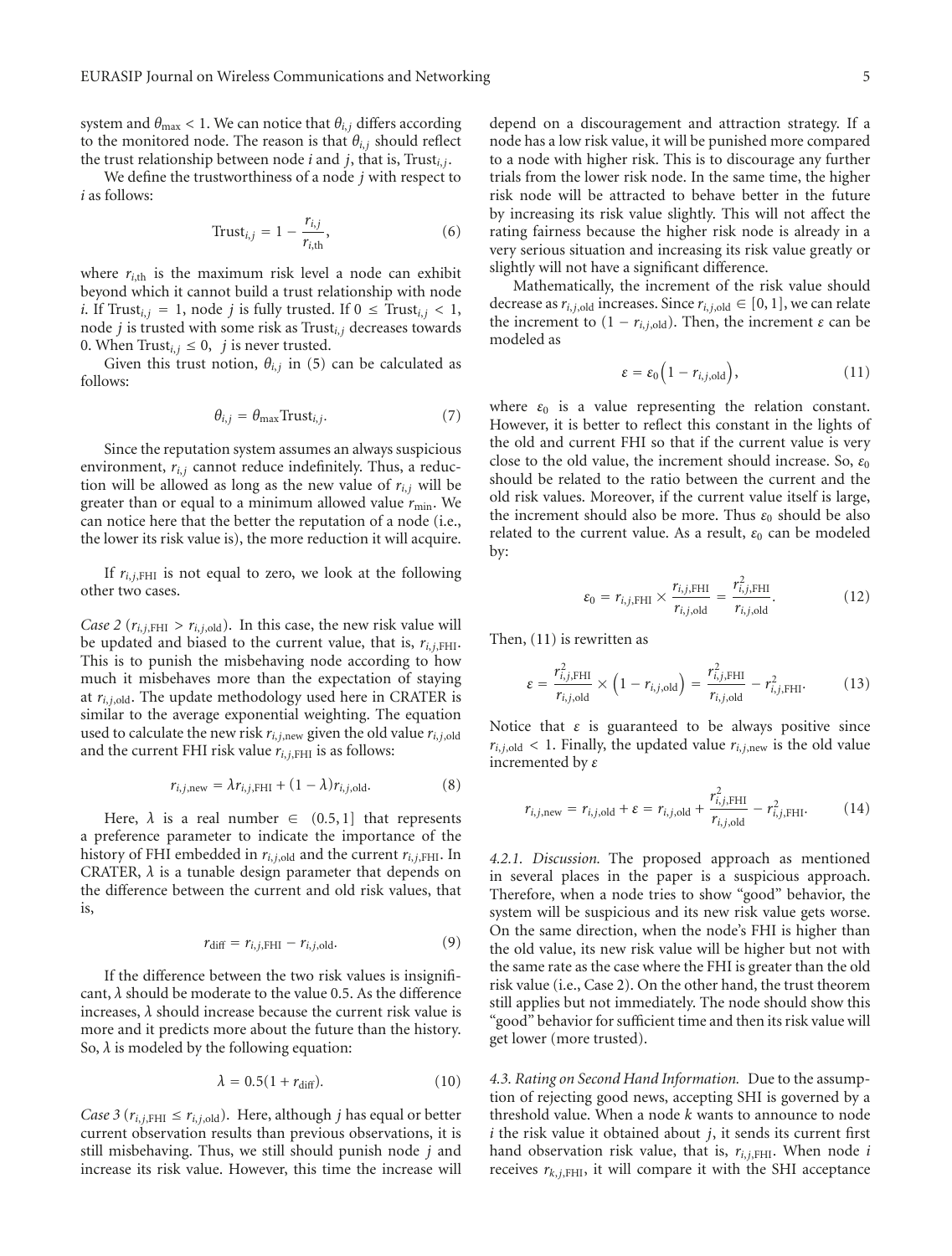threshold, that is,  $r_{k,i,\text{SHI}}$ . If  $r_{k,i,\text{FHI}} > r_{th,\text{SHI}}$ , it will accept this SHI announcement. Otherwise, it will ignore it.

When node *i* receives all SHI regarding node *j*, it calculates the corresponding rating of node *j* based on SHI, that is,  $r_{i,i,\text{SHI}}$ . This step should account for the concept of accuracy of the reported information. Accuracy is the term used to represent how much a reported information deviates from the actual reading. There are many ways to account for accuracy when calculating  $r_{i,j,\text{SHI}}$ . One approach that we use in CRATER is to take the average of the reported SHI. Thus,  $r_{i,j,\text{SHI}}$  is calculated as

$$
r_{i,j,\text{SHI}} = \frac{\sum_{\forall k} r_{i,k,\text{FHI}}}{K},\tag{15}
$$

where *K* is the number of accepted reporters or announcers. If  $K = 0$ , no SHI update will be done.

Once  $r_{i,j,\text{SHI}}$  is calculated, the risk value  $r_{i,j}$  will be updated to get  $r_{i,j,\text{new}}$  by considering the old value  $r_{i,j,\text{old}}$ and  $r_{i,j,\text{SHI}}$ . The update methodology will follow a similar approach to the exponential average weighting approach by the following equation:

$$
r_{i,j,\text{new}} = \omega r_{i,j,\text{old}} + (1 - \omega) r_{i,j,\text{SHI}}.\tag{16}
$$

Here,  $\omega$  is a real number  $\in [0, 1]$  that represents a preference parameter to indicate the importance of the history of the node rating and the SHI. In our system, *ω* is a tunable design parameter that depends on the difference between the old rating risk value and SHI risk value, that is,

$$
r_{\text{diff}} = r_{i,j,\text{old}} - r_{i,j,\text{SHI}}.\tag{17}
$$

If the difference between the two risk values is insignificant, *ω* should be moderate to the value 0.5. As the difference increases positively or negatively, *ω* should increase because we want to rely on the old experience due to the unreliable SHI assumption, which is one of the previously mentioned cautious assumptions. Since we want the preference to be always associated with the old rating over the SHI, we consider the absolute value of the difference rather than the signed difference. So,  $\omega$  can be modeled by the following equation:

$$
\omega = 0.5(1 + |r_{\text{diff}}|). \tag{18}
$$

*4.3.1. Example.* Let us assume  $r_{i,j,old} = 0.1$  and  $r_{i,j,SHI} = 0.4$ , then using (16),  $r_{i,j,\text{new}} = 0.205$ . If however  $r_{i,j,\text{SHI}} = 0.9$ , then  $r_{i,j,\text{new}} = 0.18$ . This appears as a paradoxical; how can a very negative SHI (risk of 0.9) have a smaller impact than a less negative SHI (risk of 0.4)? This issue can be explained as follows. In our approach, we do not want to make SHI to deviate our measurements far from old values. Therefore, the SHI measurements that deviate new risk measurements far away from the old ones are not well respected. Using such approach should minimize the bad mouthing nodes.

*4.4. Rating on Neutral Behavior.* When node *j* is observed by *i* for *n* consecutive update periods to be idle in its behavior, node *i* will give node *j* a chance to be more trusted by reducing its current risk value. A node is considered to be in idle behavior if it does not perform any routing operation. The reduction procedure follows exactly the same methodology explained in rating based on FHI when  $r_{i,i,FHI}$  = 0. The only difference here is that in the case of neutral behavior the update is done after we observe such behavior during n consecutive update periods whereas it is done immediately after an update period in the case of  $r_{i,j,\text{FHI}}$  = 0. The choice of *n* is a design parameter that depends on how much a network is tolerable against attacks. High values of *n* mean that we are not willing to forgive malicious nodes quickly.

*4.5. CRATER Evaluation Using RESISTOR.* As any rating mechanism, CRATER needs to be evaluated to see how various rating factors affect trust evolution and risk evaluation. One approach is to see how the risk value is evolving during network operation. In this work, we enhance this evolution mechanism using a new technique that we call *REputaion Systems-Independent Scale for Trust On Routing* (RESISTOR).

In RESISTOR, we introduce a new metric called the resistance metric. The resistance between node *i* and a malicious node *j* in the direction from *i* to *j* is denoted by  $RES_{i,j}$ . It is defined as the ratio of the risk value  $r_{i,j}$ to the number of packets that flow from node *i* to *j*;  $P_{i,j}$ . Mathematically:

$$
RES_{i,j} = \frac{r_{i,j}}{P_{i,j}}.\t(19)
$$

Thus, a good reputation system must provide high resistance. A perfect reputation system should provide an infinite resistance since  $P_{i,j} = 0$ .

For reputation systems evaluation purpose, RESITOR works as follows.

- (i) For each node *i* in the network, do the following steps at the end of each update period, *T*update:
	- (a) at the end of each update period, node *i* computes  $r_{i,j}$  for all neighbors,
	- (b) at the end of each update period, node *i* knows how many packets have been forwarded to its neighbor, *j*,
	- (c) for each malicious neighbor, node *i* will compute its resistance against that malicious node *j* as

$$
RES_{i,j} = \frac{r_{i,j} - r_{i,\min}}{P_{i,j}},
$$
\n(20)

where  $r_{i,min}$  is the minimum risk value among its neighbors and  $P_{i,j} \neq 0$ . Please notice that when  $r_{i,\text{min}} = r_{i,j}$ , the node *i* is either completely surrounded by malicious nodes or it has only one neighbor who is malicious. In either case, if  $P_{i,j} \neq 0$ ,  $RES_{i,j} = 0$  which reflects that *i* is not able to resist node *j*.

(i) If  $P_{i,j} = 0$ ; *i* will not compute RES<sub>*i,j*</sub>. This is because *j* will be considered as if it does not exist.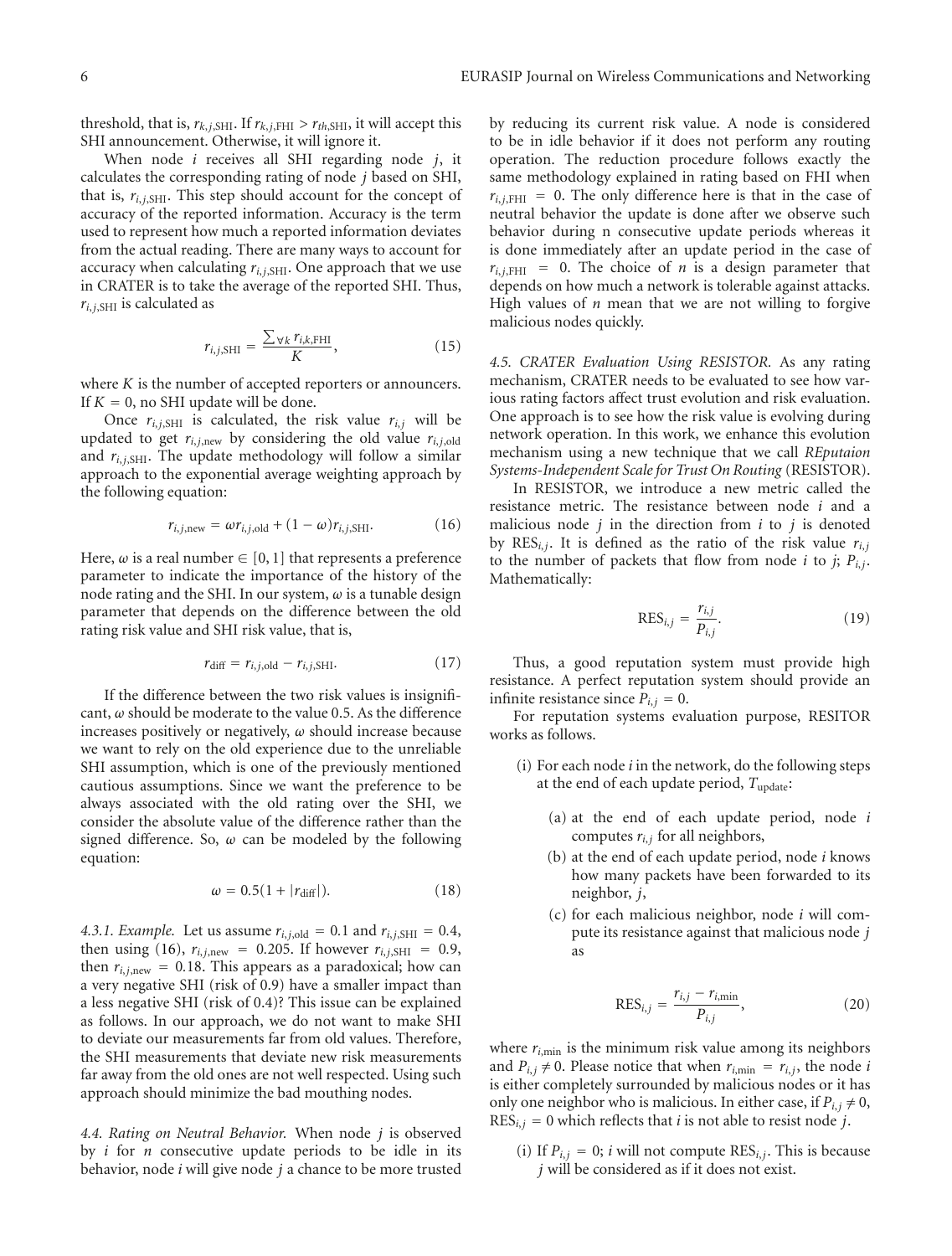(ii) Compute the average resistance of node *i* against its neighborhood RES*i*,avg as the arithmetic mean of all RES*i*,*j*, that is,

$$
RES_{i,j} = \frac{\sum \forall j \text{RES}_{i,j}}{m},\tag{21}
$$

where *m* is the number of malicious neighbors and *j* is neighboring malicious nodes. If  $m = 0$ , RES<sub>*i*,avg</sub> is set to 0.

- (iii) Repeat all the previous steps, but this time assume that  $r_{i,j}$  is the expected theoretical value  $r_{i,j,\text{theoretical}}$ . In the case of nonforwarding attack, like in this work, we can model *ri*,*j*,theoritical as the probability of dropping a packet. Compute then the corresponding RES<sub>*i*,avg,theoritical</sub>. Notice that  $P_{i,j}$  is the same in the theoretical or actual calculations. The rational behind this step is to weigh the short-term resistance value to the long-term resistance value and this what we called Resistance Figure.
- (iv) Compute the resistance figure  $RES_{i,fig}$  of a node *i* as:

$$
RES_{i,fig} = \frac{RES_{i,avg}}{RES_{i,avg,theorritical}}.
$$
 (22)

(v) Compute the average resistance figure of all nodes  $RES_{\text{avg,fig}}$  as the arithmetic mean of all  $RES_{i,\text{fig}}$ , that is,

$$
RES_{i,fig} = \frac{\sum_{\forall i} RES_{i,avg}}{Number of nodes in the network}.
$$
 (23)

(vi) Plot the obtained values of RES<sub>avg,fig</sub> versus their corresponding update times and analyze the behavior of the curve.

*4.6. Validation Experiments.* Before analyzing out reputation system performance, we need to make sure that CRATER is working as required. Thus, we provide some validation tests to investigate following points

- (i) The effective role of FHI rating, SHI rating, and neutral behavior related rating. The purpose is to see how much these factors affect CRATER.
- (ii) The effect of the frequency of rating updates, that is to see if very frequent updates can improve the resistance significantly or not.
- (iii) The effect of changing some threshold parameters on the resistance of the system so that better choices can be adopted for those that provide higher resistance.

Table 1 summarizes all experiments' parameters.

Figure 1 shows the resistance figure for CRATER versus time for two cases. In the first case, the thick curve, CRATER rates nodes based on FHI only. In the second case, the thin



Figure 1: The resistance figure for FHI with and without neutral behavior period (NBP).

dotted curve, CRATER rates nodes on FHI and allows a reduction of the risk level of nodes if a neutral behavior period (NBP) is observed for 10 consecutive update periods.

The figure shows that when CRATER implements FHI only, the resistance is higher than the case when it allows for NBP. The reason is that when NBP is allowed, its main role is to provide a chance for those idle malicious nodes to be more engaged in the routing operations by reducing their risk values. The lower resistance of that case proves that CRATER works as expected in terms of NBP.

Another important point to note here is the curve convergence issue. We can see that the curves are strictly increasing in a nonlinear trend with time. If the curves will converge, they have to converge at a value close to one, as explained earlier. However, it seems from curves behavior that the curve is very slowly converging since it increases from 0.45 at  $t = 0$  to 0.6 at  $t = 2000$  seconds in case of FHI. This slow convergence is due to the choice of rating parameters, as will be discussed later.

In Figure 2, we are studying the effect of adding SHI as a rating factor in CRATER. The same rating parameters used for FHI in Figure 1 are used here. The left side of the figure shows the resistance in compressed scale, while the right hand side shows the same figure magnified on a detailed scale.

Before analyzing the curves, we should highlight the role of SHI in CRATER. SHI should assist in rating a certain node in a way that makes everyone has similar opinion about that node. To illustrate this point, assume that nodes A and B are interested in rating node C. Assume also that initially,  $r_{A,C} = 0.9$  and  $r_{B,C} = 0.5$ . If SHI is not allowed, A and B may still have the same gap in their ratings for node C. However, when SHI is allowed, A and B will exchange their knowledge about C and adjust their ratings accordingly. Ultimately, both of them will have risk values on C that are close to each other.

Now, back to Figure 2, we can see in the left side that the resistance is almost constant. A constant resistance implies a convergence situation, which should happen when the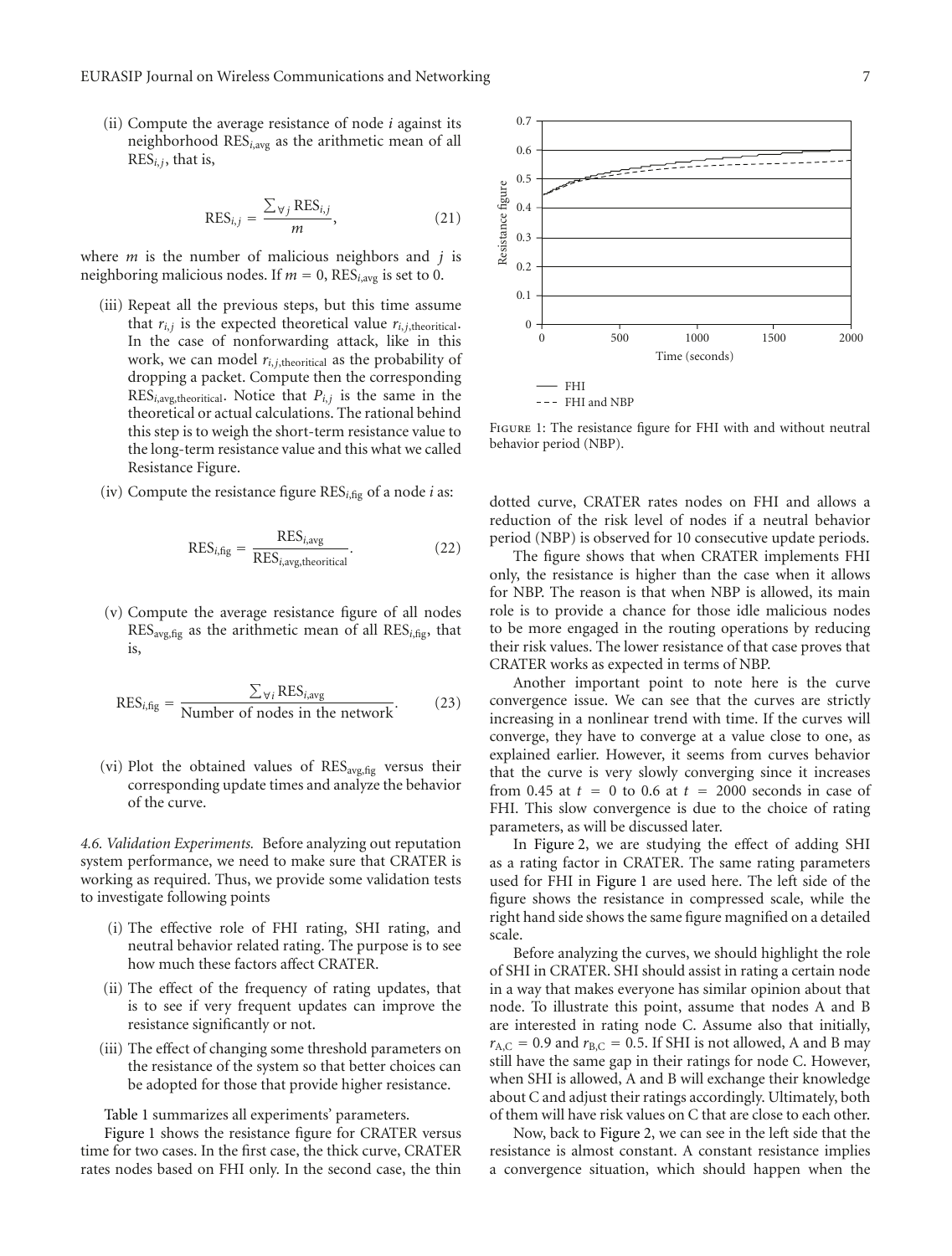| Parameter                   | Value                                                                                   | Parameter               | Value                                                  |
|-----------------------------|-----------------------------------------------------------------------------------------|-------------------------|--------------------------------------------------------|
| $f_{\rm max}$               | 5 dps (drops per second)<br>if it is not changing as<br>per the simulation<br>objective | Simulation period       | 2000 seconds                                           |
| $r_{i,th}$                  | 0.9                                                                                     | Number of nodes         | 100                                                    |
| Default risk value          | 0.5                                                                                     | Deployment              | random                                                 |
| Minimum risk value          | 0.1                                                                                     | Network size            | $100*100$ squared units                                |
| SHI acceptance<br>threshold | 0.5                                                                                     | Node transmission range | 15 units                                               |
| $T_{\rm update}$            | 5 seconds if it is not<br>changing as per the<br>simulation objective                   | Monitoring mode         | Promiscuous                                            |
| $\theta_{\rm max}$          | 0.01 if it is not changing<br>as per the simulation<br>objective                        | Attack type             | Nonforwarding with<br>probability of dropping<br>$=$ 1 |
| Mean arrival rate           | 1 pps                                                                                   | Attacker percentage     | 50%                                                    |
| Mean service rate           | 500 pps                                                                                 | Attackers deployment    | Random                                                 |
| Queuing model               | M/M/1                                                                                   | NBP consecutive periods | 10 periods                                             |
| Routing protocol            | <b>GEAR</b>                                                                             | $P_{i,j}$               | 1                                                      |

TABLE 1: Simulation parameters for CRATER experiments.

resistance figure is equal to 1. However, the curve shows that this convergence happens at a value around 0.4475, which is much less than 1. This can happen only if FHI is suppressed by another factor that is trying to reduce FHIrelated resistance, while at the same time; it tries to keep the ratings at a "global opinion" level. This is exactly what SHI role is supposed to be. This effect of SHI is much clearer in the right side of Figure 2 where we can see how the resistance curve is alternating around an average of 0.4475 as if SHI is competing FHI in a trial to keep the resistance around that value. The convergence at the value 0.4475 is not the ideal case. Where to converge is actually related to the rating parameters.

Figure 3 shows the resistance curve for CRATER considering all rating factors, that is, FHI, SHI, and NBP. The same parameters used for Figures 1 and 2 are used here. The left side provides a compressed scale while the right one gives the same curve in a detailed scale. If we compare Figure 2 with Figure 3, we can notice that there is no big difference between the two situations. This is because Figure 3 differs from Figure 2 by the addition of NBP in rating calculations. As we have seen in the analysis of Figure 1, NBP does not affect the FHI rating very much. As a result, NBP

has transparent effect on CRATER under these settings and conditions.

Figure 4 studies the impact of the frequency of rating updates on the system resistance. The figure studies the resistance of CRATER considering FHI. Three cases are provided here, that is, when the updates are done every 2 seconds, 5 seconds, and 10 seconds. We can notice that as the updates are done more frequently the resistance gets higher values and converges faster towards 1. For example, with the updates done every 2 seconds, the resistance is 0.8 at  $t = 1000$  seconds, whereas it is equal to 0.45 when they are done every 10 seconds. Although the rate of attack is still the same, with frequent updates, CRATER punishes the malicious nodes in smaller increments in their risk values, but more frequently. This accumulates at a larger risk value as compared with less frequent updates. As a result, fast convergence and high resistance can be achieved with more frequent updates. However, remember that we are working in WSN environment where this can be an unnecessary overhead that consumes resources.

Figure 5 analyzes the effect of varying  $f_{\text{max}}$  on the resistance of CRATER as FHI rating is concerned. Remember that *f*max was defined as the maximum misbehavior frequency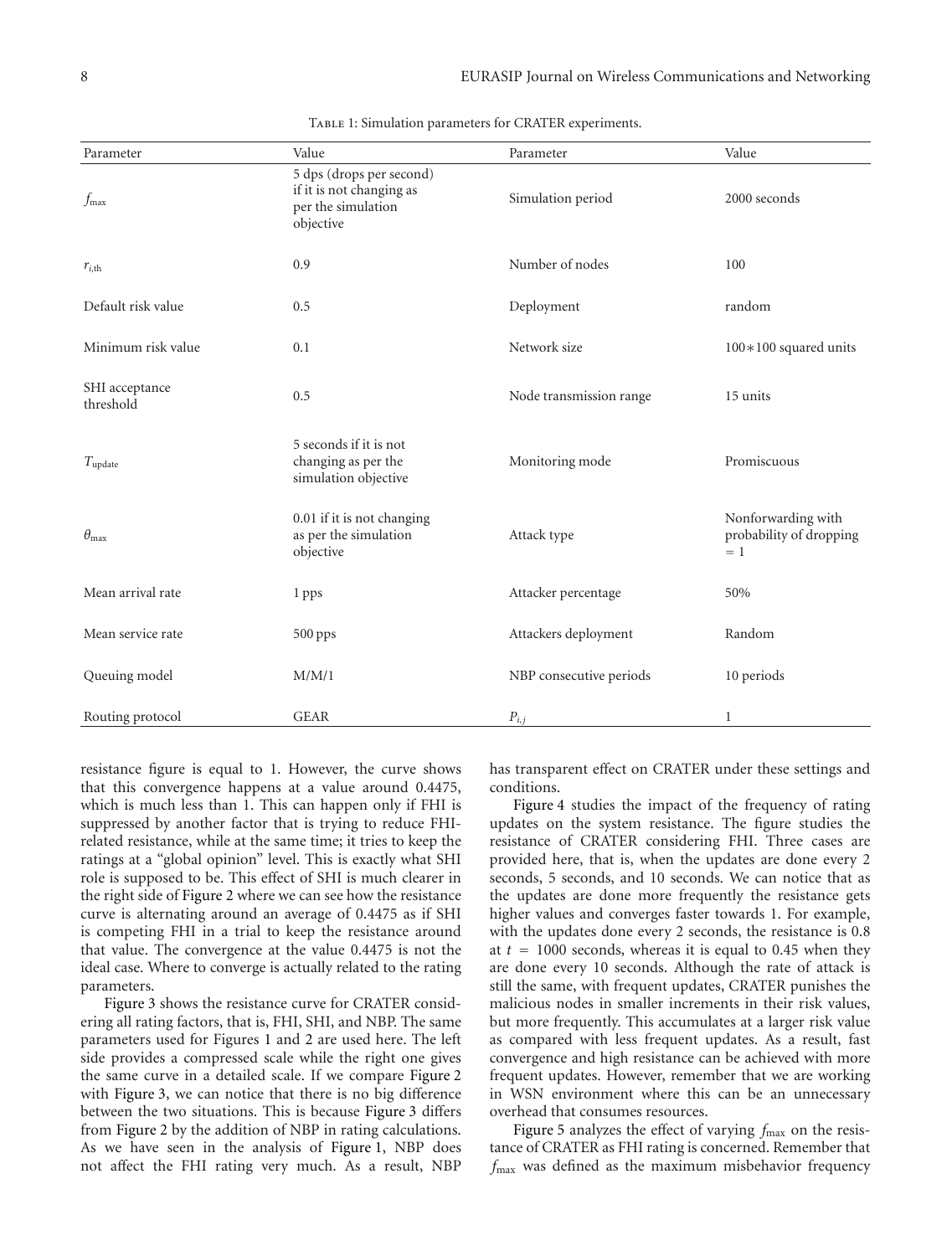

Figure 2: The effect of SHI on resistance figure: (a) compressed scale, (b) detailed scale.



Figure 3: The RESISTOR curve for CRATER with all rating factors, that is, FHI, SHI, and neutral behavior: (a) compressed scale, (b) detailed scale.

value that can be tolerated by the reputation system. So, when we decrease the value of  $f_{\text{max}}$  we should expect a very sensitive system that will assign much higher risk values for malicious nodes as compared to high  $f_{\text{max}}$  value case. Thus, we expect to have higher resistance with low values of  $f_{\text{max}}$ .

Figure 5 shows that as we decrease  $f_{\text{max}}$  from 10 dropped packets per second (dps) to 0.5 dps, the resistance is improving in terms of the convergence value and the convergence speed as well. For example, with  $f_{\text{max}} = 10$  dps, the resistance is very slowly increasing and it is operating around 0.43, whereas with  $f_{\text{max}} = 0.5$  dps, the system very early jumps to 0.85 at around  $t = 500$  seconds. Although the  $f_{\text{max}} = 0.5$  dps provides better resistance, it can cause a situation where we overestimate the misbehaving nodes. In such cases, the resistance may exceed 1. This can happen, for example, if the attacker drops the packet with probability less than 1. In that case,  $RES_{i,avg,theorritical}$  can be less than  $RES_{i,avg}$  due to  $f_{max}$ . However, in this section, we are studying the non forwarding attack with dropping probability  $= 1$ . Thus, the system does not overestimate nodes' behavior as they are all at their maximum risk value when calculating RES*i*,avg,theoritical. Thus, RES*i*,avg,theoritical will be always greater than or equal to RES*i*,avg, and, consequently, the resistance figure will be always less than or equal to 1.

#### **5. Response**

Once a node obtains risk information about its neighbors, a routing decision should be made regarding its future transaction. In our system, we modify GEAR protocol, which is geographic and energy aware routing protocol, to have the additional feature of trust awareness. Trust awareness is achieved by the rating functionality that will feed the routing protocol with the trust metric, which is basically the risk values,  $r_{i,j}$ . The risk value  $r_{i,j}$ , as discussed earlier, is a quantity that reflects, to some extent, the expectation that a node *j* will not forward the packet received from node *i*, assuming non forwarding attack.

The risk value metric, along with distance and energy metrics, is used to compute a learned cost function for each neighbor. The concerned node, then, makes the routing decision by selecting the neighbor of the lowest cost. The cost function that will be used to select the best router is as follows:

$$
t(j,R) = \beta(r_{i,j}) + (1 - \beta) [\alpha d(j,R) + (1 - \alpha)e(j,R)],
$$
\n(24)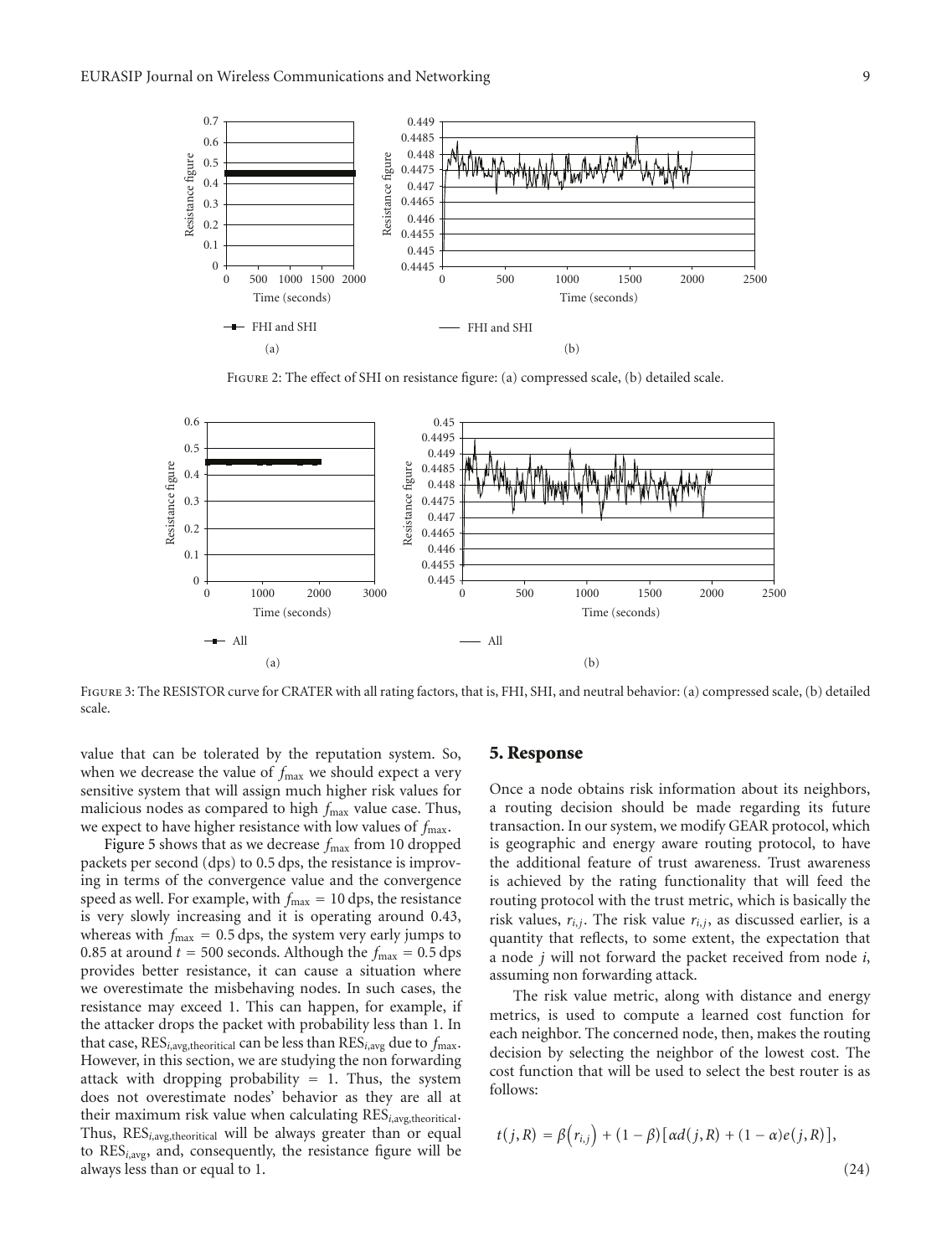

Figure 4: Studying the effect of update periods frequency on the resistance figure considering FHI factor.



FIGURE 5: Studying the effect of  $f_{\text{max}}$  on the resistance figure considering FHI factor.

where

- (i)  $t(j, R)$  is the *trust-aware* cost of using the node *j* by node *i* as a router to the destination *R*. *ri*,*<sup>j</sup>* is the *risk value* that node *i* so far knows about node *j*.
- (ii)  $d(j, R)$  is the normalized distance from *j* to *R* (the distance from *j* to *R* divided by the distance from the farthest neighbor of *i* to *R*).
- (iii)  $e(j, R)$  is the so far normalized consumed energy at node *j* which is announced periodically every *T*update.
- (iv)  $\alpha$  is a tunable parameter  $\in$  [0, 1] to give more preference to distance or energy.
- (v)  $[\alpha d(j, R) + (1 \alpha)e(j, R)]$  is the GEAR component of the routing decision.
- (vi)  $\beta$  is a tunable parameter  $\in [0, 1]$  to give more or less preference to trust as opposed to other resources.

If we are concerned about trust more than other resources, *β* should be close to 1. When *β* equals 1, the trustaware cost will consider only the trust part of (24) and the next hop will be the most trusted one. Setting *β* to zero, however, turns the protocol to pure GEAR without any security considerations from the routing protocol perspective.

Different than GEAR, our routing operation involves only packet forwarding and does not implement dissemination. This is because in the dissemination phase in GEAR, packets are intended to be forwarded to all nodes in the target region. However, when we consider trust awareness, a misbehaving node should not be given a chance to have the packet since it will not forward the packet. Thus, our protocol continues to forward packets based on the routing decisions made by the learned cost function.

Finally, regarding the problem of void regions, which is the case when a node finds itself the closest to the destination among its neighbors, there is no change in the escaping operation proposed by GEAR. The only difference here is that the reason of being in a void region can be related to the existence of misbehaving nodes in the proximity of the node of interest.

## **6. Reputation System Resistance Evaluation**

In this part of the work, our simulation experiments are set to study the impact of adopting CRATER as a monitoring procedure on the performance on the reputation system. This will be done by studying the evolution of the resistance figure after allowing real interaction between CRATER and our trust-aware routing. The main difference between these experiments and the ones presented in Section 4.6 is that the system was trust unaware in Section 4.6. Thus, packet flow was governed by trust aware decision. Whereas in this section, our routing protocol is trust aware. Thus, rating and packet flow will be definitely impacted by routing decisions. Simulation settings and parameters are provided in Table 2. In this simulation, we will focus on the effect of *T*update and *f*max since they represent the key parameters in risk and resistance evolution.

*6.1. Varying T*update*. T*update represents the periodicity of information update regarding cost functions and risk evaluation. The more frequent the system is updated, the faster the system can reach the actual risk values of nodes. However, since our trust aware version of GEAR makes relative routing decisions, system performance in terms of delivery ratio (number of successfully delivered packets/total generated packets) cannot be directly related to *T*<sub>update</sub> values. This is because each node will ultimately reach the same conclusion about its neighbors in terms of who is more risky than others. If this conclusion is reached at very early stages of the simulation time, the effect of  $T_{update}$  will not appear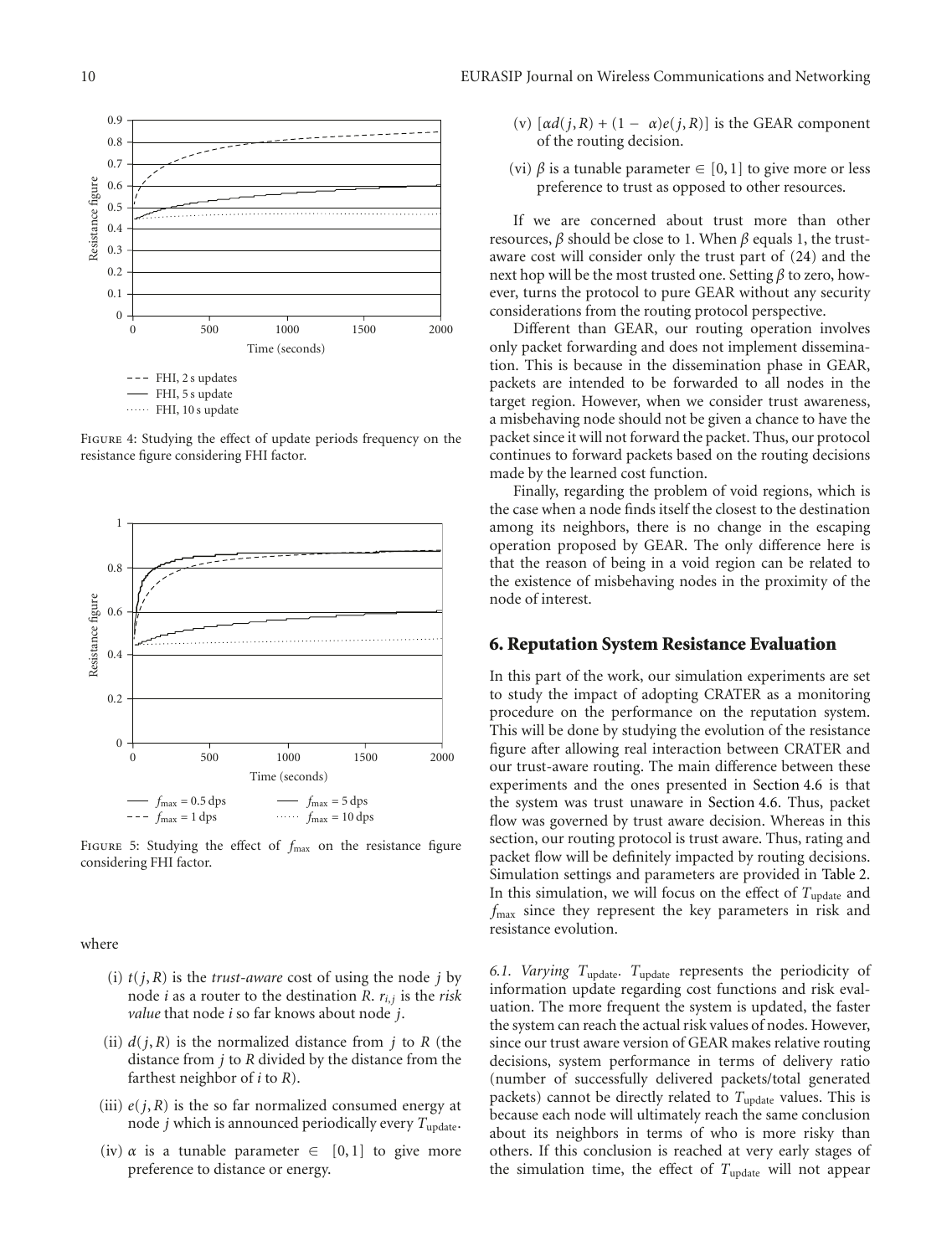on routing performance. The investigation of this problem, however, is left for a future work.

In this part of simulation analysis, we are interested in seeing how responsive is our reputation system in relation to *T*update variation as well as inspecting the stability issues. CRATER parameters used in this experiment are presented in Table 3.

Figure 6 shows the number of dropped packets per a previous *T*update versus simulation time. We can notice that as *T*update increases, the dropped packets increase, which is an intuitive result. However, what is important for this analysis is the time at which the number of dropped packets starts to stabilize around the average. The simulation shows the following observation: (after applying initial data deletion technique).

It is very noticeable that as the system gets updated very frequently, that is, as  $T_{update}$  gets smaller, the system reaches a stable state much faster, as shown in Table 4.

Moreover, the resistance figure in Figure 7 shows that as *T*update gets smaller, the stable value of the resistance figure increases. The increase in the resistance figure should be analyzed using the resistance definition, that is,  $RES_{i,j}$  =  $(r_{i,j} - r_{i,\text{min}})/P_{i,j}$ . Now, RES<sub>*i,j*</sub> gets higher as  $r_{i,j}$  increases and  $P_{i,j}$  decreases. However,  $r_{i,j}$  is mostly affected by FHI calculations as,  $r_{i,j,\text{FHI}} = f_{i,j}/f_{\text{max}}$ , where,  $f_{i,j}$  is given by  $f_{i,j} = c_{i,j}/T_{update}$ . However, the ratio  $c_{i,j}/T_{update}$  is fixed and not affected by T<sub>update</sub> values for the assumption of fixed rate, noncollusion attack. Thus,  $r_{i,j}$  is almost unaffected by *T*update for initial interactions. On the other hand, *Pi*,*<sup>j</sup>* gets smaller with *T*<sub>update</sub> as it is evident from Figure 6. Thus,  $RES_{i,j}$  becomes higher with smaller values of  $T_{update}$ .

The benefit of having high values of resistance is not reflected on the performance of routing protocol, as we explained earlier. However, this trend of resistance figure with *T*update values has an important application, if we adopt offensive and dismissal response mechanisms. For example, we can apply thresholds to start punishing nodes based on reaching certain resistance values by the whole system. If we have a sever situation where we require fast punishment and critical threshold values, small values of *T*update like 2 seconds will be the best choice. Of course, this will be at the expense of more overhead, which is beyond the scope of the work objective. Since our routing protocol does not implement such advanced mechanisms, and since changing *T*update does not have a direct impact on routing performance, the best choice for *T*update is the one that provides the least overhead, that is,  $T_{update}$  = 10 seconds. However, in the remaining simulations we use  $T_{update}$  = 5 seconds for the sake of consistency with other simulations.

One last observation to notice here is that the value of the resistance figure in these experiments can exceed 1. This is actually due to the fact that we are allowing the attacker to drop packets with probabilities less than 1. As explained earlier in Section 4.6, this leads to overestimating the risk level of nodes. However, considering cautious assumptions, overestimating in CRATER is acceptable according to these assumptions.



FIGURE 6: Dropped packets per  $T_{update}$  for different  $T_{update}$  values.



FIGURE 7: Resistance figure under different values of  $T_{\text{update}}$ .

*6.2. Varying f*max*.* For experiments regarding varying *f*max, we used the same parameters in Table 3 except that *T*update is set to 5 seconds and  $f_{\text{max}}$  varies as 1, 5, and 10.

As in the analysis of  $T_{update}$  impact on routing performance, the same argument is applied here with the variation of *f*max (maximum misbehavior frequency value that can be tolerated by the reputation system). Routing performance in terms of delivery ratio is not influenced by changing *f*max because the concept of routing decision relativity is still maintained. Figure 8 clearly indicates that aspect since it shows that the number of dropped packets is the same during the simulation time irrespective of *f*max value.

However, as  $f_{\text{max}}$  decreases  $\text{RES}_{i,j}$  increases. That is why the resistance figure becomes higher as *f*max decreases in Figure 9. Again, these absolute values of the resistance under the lights of *f*max can be utilized to design threshold for advanced response techniques as discussed earlier in the analysis of *T*update*.* For example, we can set the value of *f*max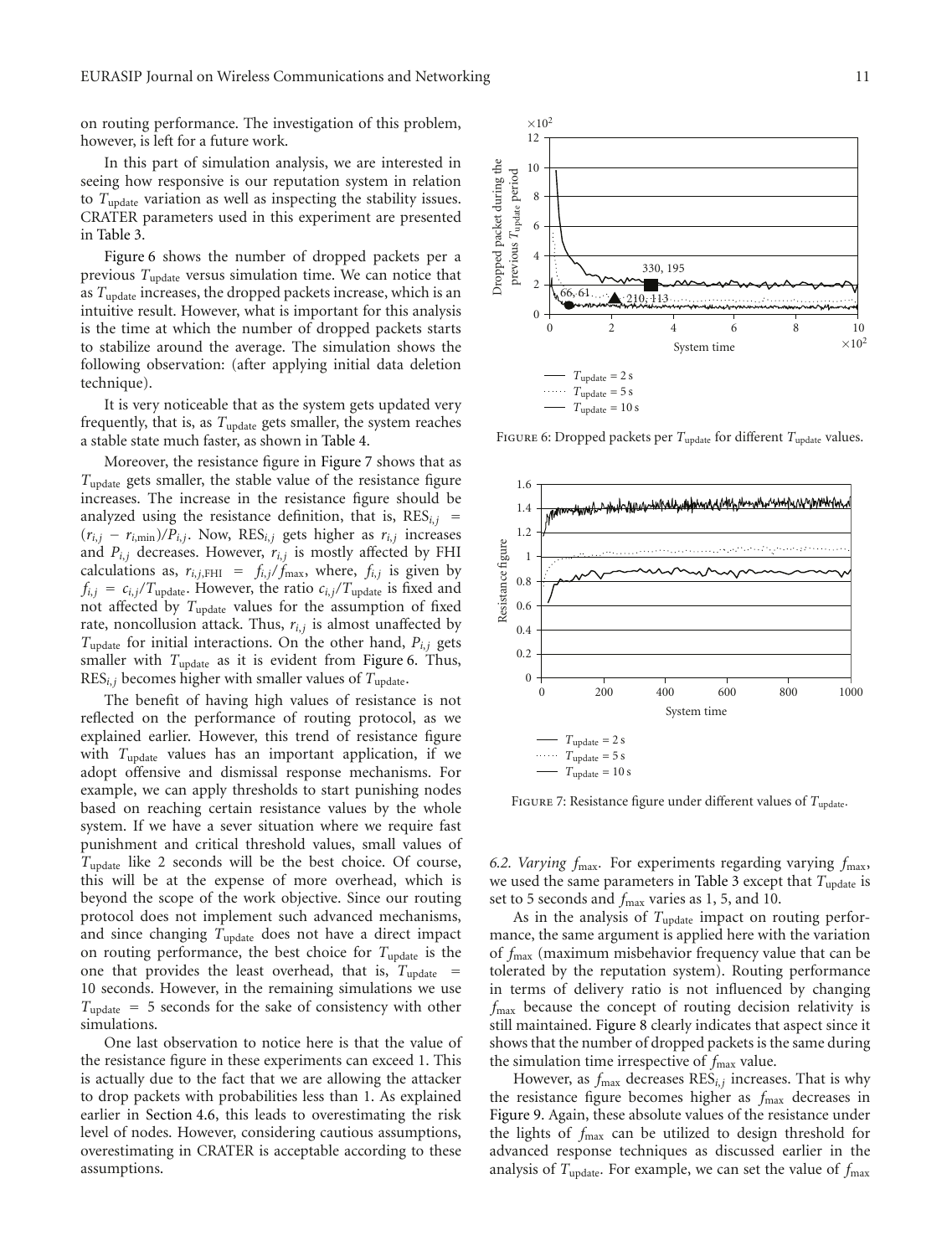| Parameter                        | Value                                                                                    | Parameter                           | Value                                                         |
|----------------------------------|------------------------------------------------------------------------------------------|-------------------------------------|---------------------------------------------------------------|
| Number of nodes                  | 100 nodes                                                                                | Queuing model                       | M/M/1                                                         |
| Network dimensions               | Square 90 units $* 90$<br>units                                                          | Simulation platform                 | Event driven simulation<br>using Java programming<br>language |
| Transmission range               | 15 units                                                                                 | Simulation duration                 | 1000 seconds                                                  |
| Network deployment               | Random topology                                                                          | Retransmission timeout              | Explicit retransmission<br>request                            |
| Power consumption                | 1 Watt per reception,<br>1 Watt per sending,<br>1 milli-Watt per<br>processing operation | Retransmission trials               | Unlimited                                                     |
| Mean arrival rate                | 1 pps                                                                                    | Update strategy                     | Periodic, every 5 seconds                                     |
| Mean service rate                | $500$ pps                                                                                | $\alpha$                            | 0.5 (GEAR parameter)                                          |
| Outsider attackers<br>deployment | Random                                                                                   | Communication<br>discipline         | Random source to<br>random destination                        |
| Escaping void                    | Using GEAR part and<br>then distance                                                     | Void failure: max<br>number of hops | 100                                                           |
| % of attackers                   | 50%                                                                                      | Attackers deployment                | Random                                                        |

Table 2: Simulation parameters for repuation system experemints.

TABLE 3: Simulation parameters for  $T_{update}$  variation experiments.

| Parameter           | Value                   | Parameter            | Value        |
|---------------------|-------------------------|----------------------|--------------|
| $T_{\text{update}}$ | $2, 5, 10$ seconds      | $f_{\rm max}$        | 10           |
| % of attackers      | 50%                     | Simulation time      | 1000 seconds |
| Number of nodes     | 100 nodes               | Attackers deployment | Random       |
| <b>NMA</b>          | $P_{ON1} = P_{ON2} = 1$ |                      | 0.5          |

Table 4: Packet drops information with different *T*update*.*

| $T_{\text{update}}$ | Stabilization<br>time | Average number of<br>dropped packets |
|---------------------|-----------------------|--------------------------------------|
| 2 seconds           | 66 seconds            | 61                                   |
| 5 seconds           | 210 seconds           | 113                                  |
| 10 seconds          | 330 seconds           | 195                                  |

to 1 to have high resistance in sever applications in order to apply isolation mechanisms in an offensive response.

*6.3. The Effect of Attacker Population in the Network.* It is trivial to conclude that as the attackers' percentage increases in the system, the delivery ratio degrades. However, the purpose of this simulation is to show how much improvement is expected by being exposed to less number of attackers under the lights of various values of *β*.

In Figure 10, we tested three attackers' percentages, that is, 10, 30 and 50%. We did not go beyond 50% since after that the network is mostly owned by the attacking community. Two important observations can be extracted from Figure 10.

(i) The impact of  $\beta$  (the trust aware preference parameter) on delivery ratio starts to appear significantly after  $\beta = 0.4$ , which is beyond the value 1/3 that



FIGURE 8: Packet dropping per  $T_{\text{update}}$  for different  $f_{\text{max}}$  values.

provides equal preference for all factors in routing cost function with  $\alpha = 0.5$ . This implies that any good system design should consider *β* values greater than 1/3, irrespective of the attackers' percentage.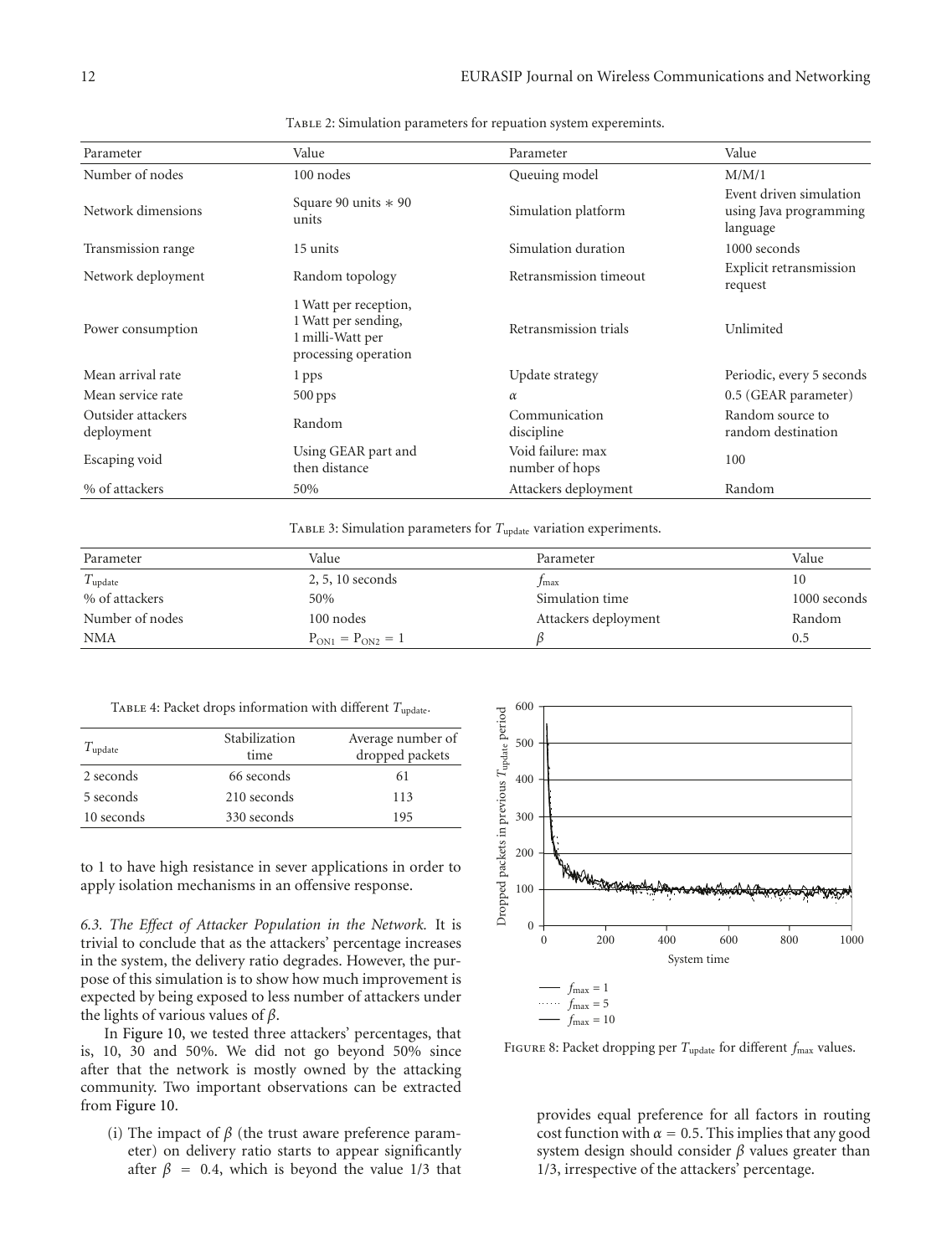

FIGURE 9: Resistance figure under different values of  $f_{\text{max}}$ .



Figure 10: Delivery ratio with various percentages of attackers.

(ii) The delivery ratio improves significantly by reducing the percentage of attackers in the system. For example, at  $\beta = 0.9$ , the delivery ratio improves from 0.49 to 0.9. Since WSN can be dynamically redeployed, one trick can be used here is to decrease the number of attacker by deploying more "fresh" nodes. However, this guarantees that better nodes will exist in the vicinity of other nodes and they will be more qualified to be routers as opposed to the malicious ones.

Coming to resistance analysis, Figure 11 shows an interesting phenomenon of our RESISTOR tool. That is, the more exposure to attacks the system is, the more resistant the system should be. When the number of attackers is high, more packets will be dropped initially. This is because the alternative routers are also malicious. This implies that the victim node will have better updates on the risk value as it will experience more interactions with malicious nodes. As a result, the risk values will get higher. In a later time, yet not so much late, fewer packets will be delivered per malicious node due to the discovery of its malicious behavior. Thus,



Figure 11: Resistance figure with various percentages of attackers in the integrated system.

ultimately we will have high risk values with few delivered packets per malicious node that implies high resistance. However, although we deliver fewer packets per malicious node in high percentage of attackers, the collective drops due to the population of the attackers sums up to larger drop counts than what is encountered when we have less percentage of attackers where more packets are mistakenly delivered to malicious nodes. This is evident from the delivery ratio results in Figure 10.

## **7. Related Work**

In literature, several famous work deals with behavioral related routing security problems using different approaches. For example, Intrusion-tolerant Routing in Wireless Sensor Networks (INSENS) [11] constructs tree-structured routing for wireless sensor networks (WSNs). It aims to tolerate damage caused by an intruder who has compromised deployed sensor nodes and is intent on injecting, modifying, or blocking packets. INSENS incorporates distributed lightweight security mechanisms, including one-way hash chains and nested keyed message authentication codes to defend against routing attacks such as wormhole attack. Adapting to WSN characteristics, the design of INSENS also pushes complexity away from resource-poor sensor nodes towards resource-rich base stations.

Another work is SeFER [12], which stands for secure, flexible, and efficient routing protocol for sensor networks. It is based on random key predistribution mechanism. This mechanism aims to provide an easy way for managing the keys in WSN without using public key cryptography. The protocol assumes nonsymmetric communication architecture in which a tree of sensor nodes delivers information to a controller according to an inquiry sent into the network. Two nodes may communicate indirectly, but securely over a multiple hop path where each pair of nodes on this path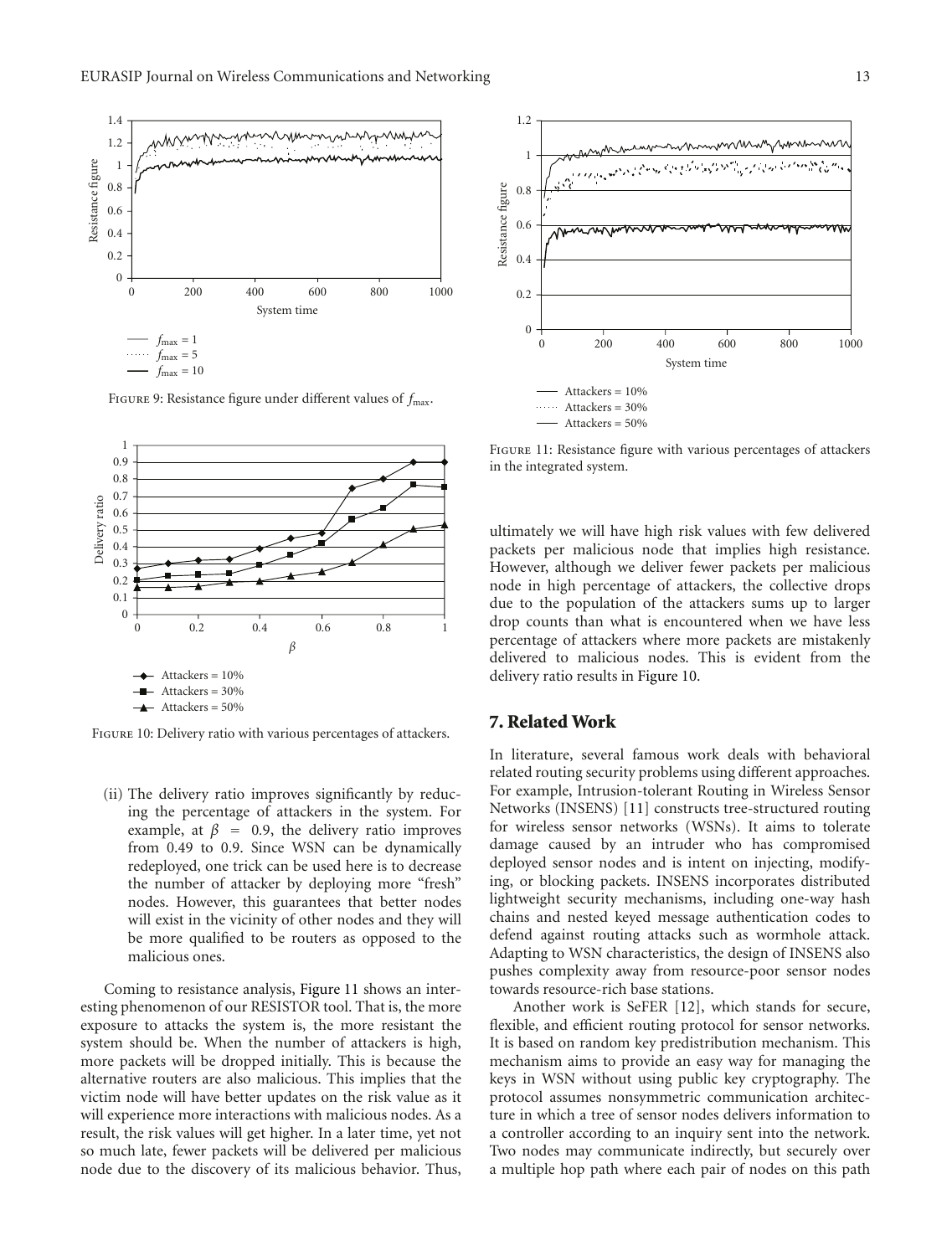shares a common key. The protocol provides the methods for nodes to securely share their keys and communicate directly so that the efficiency of communication is increased.

The two previously mentioned protocols are cryptobased solutions. They can successfully fight against attacks in which an intruder falsifies his identity to be a relay for the source such as sybil attack. However, other attacks like selective forwarding, blackhole and HELLO flooding [13] are still possible especially when the attack is performed by an insider node or a node compromised by an intruder. Moreover, any misbehavior due to selfishness or faulty operational nodes cannot be prevented or even detected.

The authors of [8, 14] introduced a mechanism that includes two parts: watchdog and pathrater. The watchdog is the monitoring part that is designed to be responsible for detecting only non forwarding misbehavior. This is accomplished by overhearing the transmission of the next node. The node thus is assumed to be in a continuous promiscuous mode. When the attack is detected, the observing node informs the source of the concerned path.

The pathrater is the component used for reputation. Ratings are kept about every node in the network based on its routing activity and they are updated periodically. Nodes select routes with the highest average node rating. Thus, nodes can avoid misbehaving nodes in their routes as a response. However, misbehaving nodes can still transmit their packets as there is no punishment mechanism adopted here. Moreover, no SHI propagation view is considered which limits the cooperativeness among nodes.

In SORI (Secure and Objective Reputation-Based Incentive Scheme for Ad Hoc Networks) [15], the authors target only the non forwarding attack, as we have implemented in this work. SORI monitors the number of forwarded packets from neighborhood and the number of forwarded packets to neighborhood. Reputation ratings are then acquired by computing the ratio between the two numbers with a consideration for the confidence in the rating proportional to the number of packets that are initially requested for forwarding. SHI is delivered only to the immediate neighbors. This rating source, however, is weighted by what is called credibility, which is derived from the rating ratio. The delivery of the SHI is achieved by hash-chain based authentication.

An important reference for reputation systems in ad hoc networks is Cooperation Of Nodes—Fairness In Dynamic Ad-hoc Networks (CONFIDANT) [16]. It is a reputationbased secure routing framework in which nodes monitor their neighborhood and detect different kinds of misbehavior by means of an enhanced PACK mechanism. The nodes use the second-hand information from others as a resource of rating, as well. The protocol is based on Bayesian estimation that aims to classify other nodes as misbehaving or normal. The observing node excludes misbehaving nodes from the network as a response, by both avoiding them for routing and denying them cooperation. The protocol assumes a DSR operational routing protocol and lacks a provision on WSN constraints and conditions as it is designed for general ad hoc networks.

Another famous reputation mechanism in literature is CORE protocol (Collaborative Reputation Mechanism to

Enforce Node Cooperation in Mobile Ad Hoc Networks) [5]. It is a complete reputation mechanism that differentiates between subjective reputations or observations, indirect reputation which includes only the positive reports by others (SHI), and functional reputation, also referred as task-specific behavior, which are weighted according to a combined reputation value that is used to make decisions about cooperation or gradual isolation of a node. The system assumes a DSR routing in which nodes can be requesters or providers. The rating is done by comparing the expected result with the actually obtained result of a request.

The authors of [7] proposed a robust reputation system for P2P and mobile ad hoc networks. Their main contribution is its proposal for a distributed reputation system that can handle false disseminated information. Every node maintains a reputation rating and a trust rating about every node that is of interest. The authors use a modified Bayesian approach so that they will accept only an SHI set that is compatible with the current reputation rating. Also, Trust ratings are updated based on the compatibility of secondhand reputation information with prior reputation ratings. The work avoids exploitation of good behavior that can be incorrectly built over time by introducing a concept of reevaluation and reputation fading.

The work in [17] is an integrated approach that provides energy, efficiency, reliability, scalability, and support for QoS. It applies TRAP; a trust-aware routing protocol that derives its routes based on link quality and echo ratio (node packets forwarded by *j* that belong to *i* to the total broadcasted packets by *i*) and from both components a reputation system is developed.

An algebraic approach is adopted in [18], where the trust inference problem is modeled as a generalized shortest path problem on a weighted directed graph. A weighted edge from vertex to vertex corresponds to the *opinion* that entity, also referred to as the *issuer*, has about entity. Each opinion consists of two numbers: the *trust* value, and the *confidence* value. To enhance the reliability of the system, multiple trust paths are utilized to compute the trust distance from the source to the destination. The essence of this approach is the two operators used to combine opinions. One operator combines opinions along a path, while the other operator combines opinions across paths. Eventually, we end with solving path problems in graphs, provided that they satisfy certain mathematical properties, that is, form an algebraic structure called a semiring.

Another recent work on developing a reputation system is the one presented in [19]. It incorporates a measure of uncertainty based on subjective logic into the reputation system to reflect the confidence in such system.

The closest work in literature that tackles WSN specifically is RFSN [20]**.** This work proposed a reputationbased framework for sensor networks, where nodes maintain reputation for other nodes and use it to evaluate their trustworthiness. The authors tried to focus on an abstract view that provides a scalable, diverse, and a generalized approach hoping to tackle all types of misbehaviors. They also designed a system within this framework and employed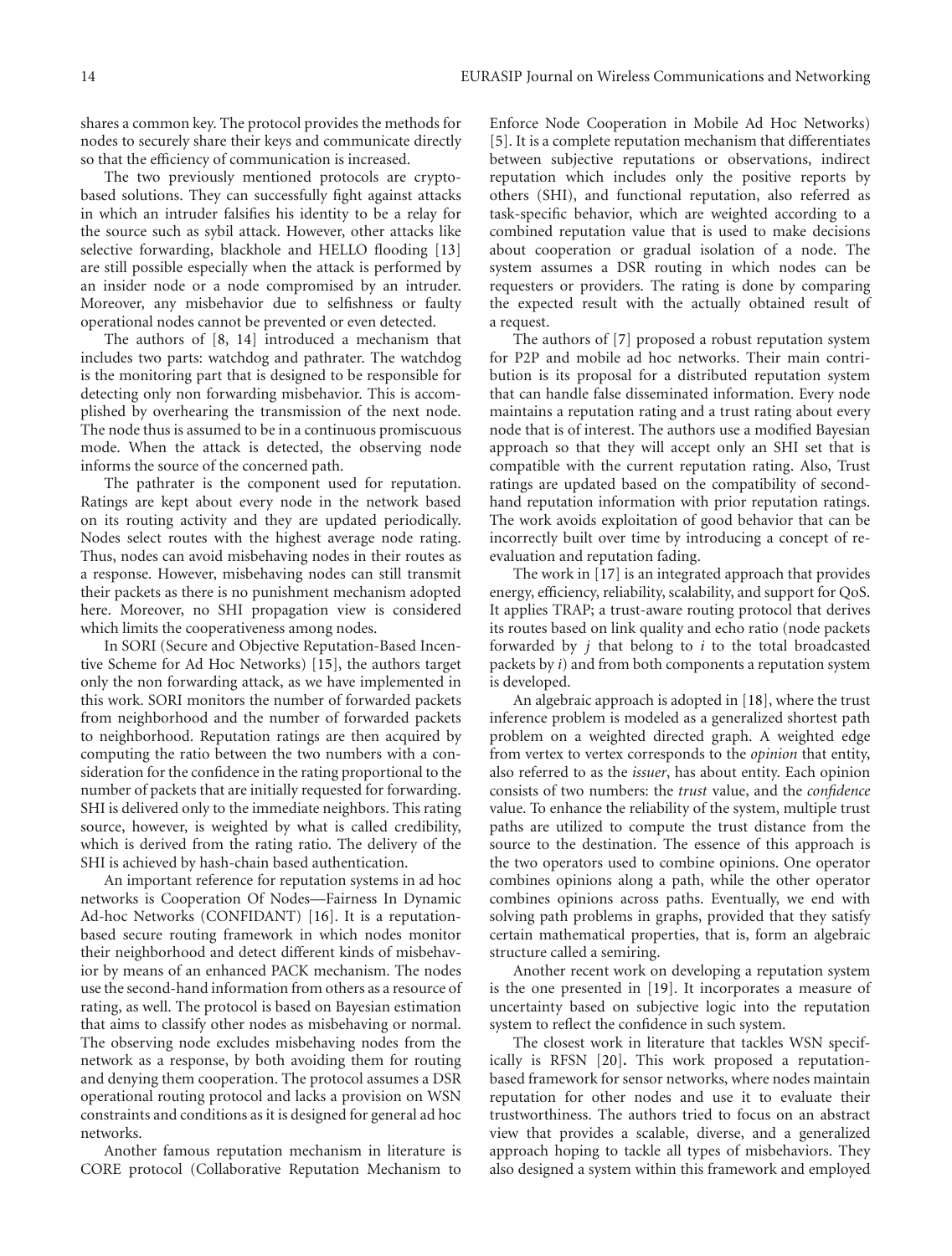a Bayesian formulation, using a beta distribution model for reputation representation.

The system starts the operation by monitoring. Monitoring mechanism follows the classic watchdog methodology in which a node is assumed to be in a promiscuous mode to overhear neighbors' packets. Monitoring behavioral events can result in either cooperative event, *α*, in which a node is behaving well or noncooperative behavior, *β*, in which a node misbehaves. The count of each type is injected into the beta distribution formula as the distribution parameters to calculate the node reputation R. This formula calculates node's reputation based on FHI. The reputation is updated based on the new monitoring events, SHI received and according to the age of the current reputation value. Any response action is based on selecting the most trusted node. The trust value of a node that is used for decision making is calculated as the statistical expectation of the reputation value.

RFSN, however, lacks some important points.

- (i) The monitoring mechanism uses a normal watchdog mechanism that assumes a promiscuous mode operation for every node. This is not suitable for the WSN conditions in terms of energy scarcity as discussed earlier.
- (ii) The work does not propose a response methodology, for example, a routing algorithm. Instead, it leaves it as an open issue. Therefore, the work lacks performance figures that can show the efficiency and security gain and benefits in routing operation that can be obtained in adopting this solution.

## **8. Conclusion and Future Work**

In this paper we proposed a new rating approach for reputation systems in WSN called CRATER. CRATER evaluates nodes reputation by a risk representation. This risk value is computed based on first hand information (FHI), second hand information (SHI), and idle behavior (NBP). The mathematical modeling of CRATER assumes a set of conditions that we define as cautious assumptions in which a node is very cautious in dealing with other's information. Our proposed approach is robust against nonforwarding attack and we hint in our discussion for its ability to mitigate bad mouthing attack. Also, CRATER is a modular approach that can easily be modified to tackle other attacking such as colluding attacks.

CRATER has been evaluated using our novel evaluation technique RESISTOR. Simulation results proved our expectation on how CRATER should behave. CRATER parameters variations were directly reflected in our proposed resistance figure and trust-awareness knowledge evolution.

As a future work, we suggest the following important research directions.

(i) *Using RESISTOR for comparisons among different rating methods*: to further prove the efficiency of RESISTOR as an appropriate tool to measure different reputation systems, we can use other rating techniques and trust evolution algorithms instead of CRATER and then use RESISTOR to evaluate these different systems and compare the results with other evaluation techniques. This can help in achieving standardized mechanisms to evaluate reputation systems.

(ii) *Modifying routing protocol to have offensive and dismissal response*: in our reputation system, our response part performs a defensive function in the sense that it only avoids malicious nodes without any further actions against them. However, we can make use of the obtained risk values and the trust relations to enhance system response to function in offensive manner (e.g., not forwarding malicious nodes' packets) or dismissal manner (e.g., total isolation of malicious nodes). This will be done by designing certain thresholds that determine how and when such actions should be taken. These thresholds will be set by the network operator by the aid of RESISTOR.

## **Acknowledgments**

The authors would like to thank King Fahd University of Petroleum and Minerals for its support. Also, special thank is due to the anonymous reviewers for their valuable comments and input that help in presenting our work better.

## **References**

- [1] A. Jøsang, R. Ismail, and C. Boyd, "A survey of trust and reputation systems for online service provision," *Decision Support Systems*, vol. 43, no. 2, pp. 618–644, 2007.
- [2] A. Jøsang, E. Gray, and M. Kinateder, "Simplification and analysis of transitive trust networks," *Web Intelligence and Agent Systems*, vol. 4, no. 2, pp. 139–161, 2006.
- [3] A. Boukerch, L. Xu, and K. EL-Khatib, "Trust-based security for wireless ad hoc and sensor networks," *Computer Communications*, vol. 30, no. 11-12, pp. 2413–2427, 2007.
- [4] A. Rezgui and M. Eltoweissy, "TARP: a trust-aware routing protocol for sensor-actuator networks," in *Proceedings of the IEEE Internatonal Conference on Mobile Ad hoc and Sensor Systems (MASS '07)*, pp. 1–9, Pisa, Italy, October 2007.
- [5] P. Michiardi and R. Molva, "Core: a collaborative reputation mechanism to enforce node cooperation in mobile ad hoc networks," in *Proceedings of the International Conference of Communication and Multimedia Security*, pp. 26–27, Portoroz, Slovenia, September 2002.
- [6] A. Jøsang and R. Ismail, "The beta reputation system," in *Proceedings of the 15th Bled Electronic Commerce Conference, e-Reality: Constructing the e-Economy*, Bled, Slovenia, June 2002.
- [7] S. Buchegger and J.-Y. Le Boudec, "A robust reputation system for peer-to-peer and mobile ad hoc networks," in *Proceedings of the Workshop on Economics of Peer-to-Peer Systems (P2PEcon '04)*, Harvard University, Cambridge, Mass, USA, June 2004.
- [8] S. Buchegger and J.-Y. Le Boudec, "Self-policing mobile ad hoc networks by reputation systems," *IEEE Communications Magazine*, vol. 43, no. 7, pp. 101–107, 2005.
- [9] http://www.xbow.com/.
- [10] Y. Yu, R. Govindan, and D. Estrin, "Geographical and energy aware routing: a recursive data dissemination protocol for